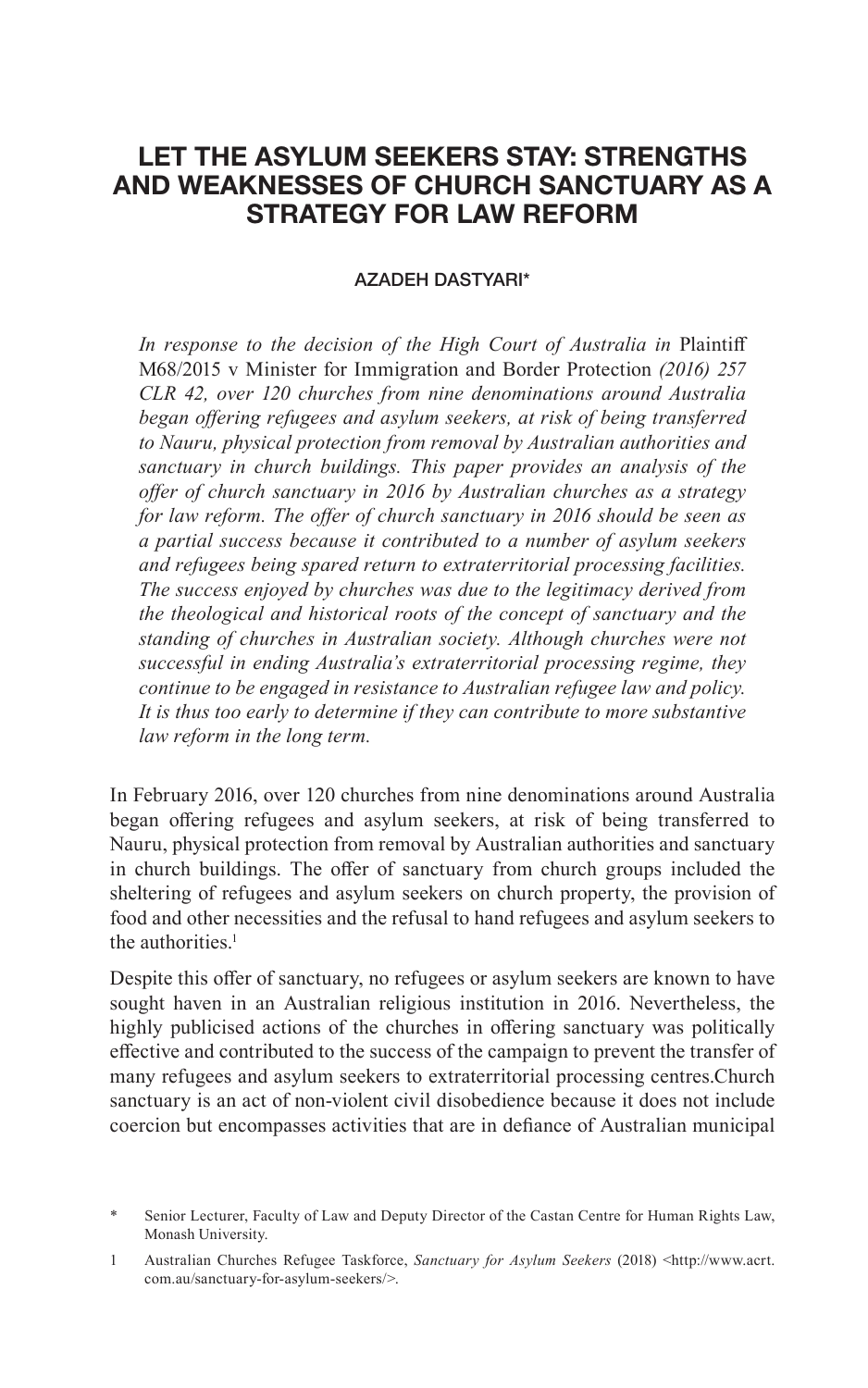law.<sup>2</sup> Stephan and Chenoweth have found that civil disobedience tactics are successful when they have a claim to legitimacy and provide broad appeal.<sup>3</sup> This was the case in the offer of sanctuary by church groups in Australia.

Churches in Australia were able to derive legitimacy from the theological and historical roots of the concept of sanctuary and their standing in Australian society. In the words of Giugni, effective social movements communicate 'their message simultaneously to two distinct targets: the power holders and the general public'.<sup>4</sup> Church groups were successful in influencing the executive branch as well as gaining the support of the Australian public in halting removals in 2016. Ultimately however, church groups and the broader refugee rights movement, were not successful in achieving long-term law reform and amendments to Australian domestic legislation which would prevent the transfer of asylum seekers and refugees to Nauru and Papua New Guinea ('PNG').

This paper provides an analysis of the offer of church sanctuary as a strategy for law reform. Part I of the paper begins with an examination of the demands of those offering sanctuary and the strategies adopted by churches. This includes an exploration of the criminal sanctions associated with the act of civil disobedience. In Part II, the paper will assess the reasons for the success of churches in their offer of sanctuary. It will explore the theological and historical roots of the concept of sanctuary and the standing of church groups in Australia. This paper concludes by acknowledging the failure of the movement in achieving substantive law reform and the continuing political engagement of church groups in the area of refugee rights.

The offer of church sanctuary in 2016 should be seen as a partial success because it contributed to a number of asylum seekers and refugees being spared return to extraterritorial processing facilities. Despite failing in the ultimate aim of dismantling Australia's extraterritorial processing regime, the wins by church groups and the broader refugee rights movement should not be viewed as merely symbolic concessions.<sup>5</sup> The activism of church groups has created greater sympathy for the cause of refugees amongst a wider range of Australians and has contributed to a growing refugee rights movement. The struggle for law reform is not over and it is thus too early to assess if churches and the broader refugee rights movement can be successful in achieving the larger aims of substantive law reform.

<sup>2</sup> For a comprehensive discussion of non-violent action and examples of differing methods of nonviolent protest see Gene Sharp, *The Politics of Nonviolent Action* (Extending Horizons Books, 1973). See also Sharon Erickson Nepstad, *Nonviolent Struggle: Theories, Strategies, and Dynamics* (Oxford University Press, 2015).

<sup>3</sup> Maria J Stephan and Erica Chenoweth, 'Why Civil Resistance Works: The Strategic Logic of Nonviolent Conflict' (2008) 33(1) *International Security* 7, 8–9.

<sup>4</sup> Marco Giugni, *Social Protest and Policy Change: Ecology, Antinuclear, and Peace Movements in Comparative Perspective* (Rowman & Littlefield Publishers, 2004) 26.

<sup>5</sup> On cooption through symbolic concessions, see David Beetham, 'Political Legitimacy' in Kate Nash and Alan Scott (eds), *The Blackwell Companion to Political Sociology* (Blackwell Publishing, 2001) 107.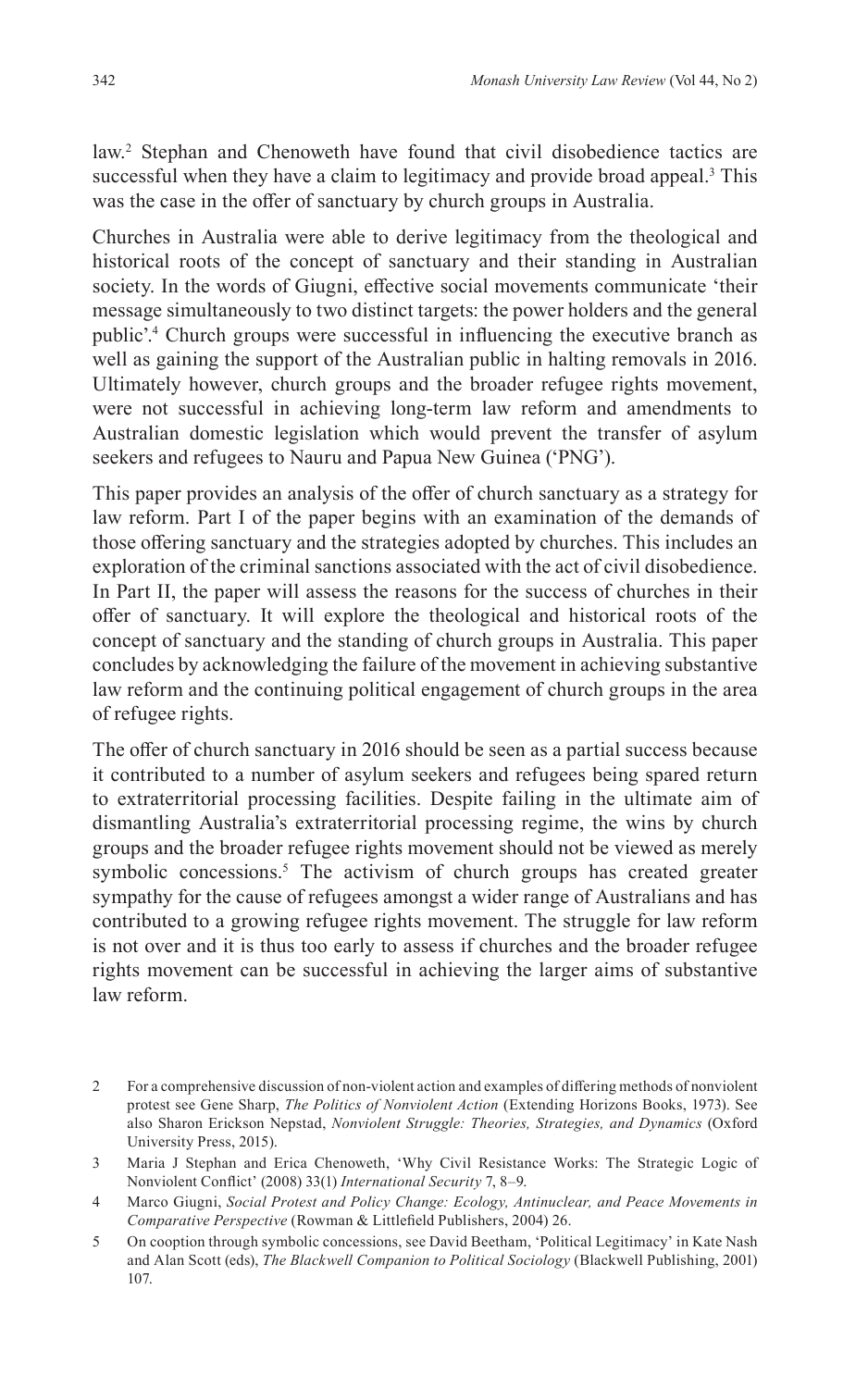# **I DEMANDS AND TACTICS**

In 2001, Australia instituted an extraterritorial processing and detention regime.<sup>6</sup> Under this regime, Australia transfers certain refugees and asylum seekers who have reached Australian territory (including its territorial waters) by boat, or have been intercepted at sea, to the neighbouring countries of Nauru and PNG for status determination and detention.

This policy of extraterritorial processing and detention temporarily ceased in 2007.7 However, Australia resumed the transfer of asylum seekers to Nauru and PNG in August 2012.<sup>8</sup> In July 2013, it was announced that no refugees processed in Australia's extraterritorial processing and detention centres would ever be resettled in Australia.<sup>9</sup> Instead, asylum seekers would be sent to Nauru or Manus Island for processing and then following a positive assessment of their claims, refugees would either be expected to resettle in Nauru, PNG or a third country.

Australia ceased sending women and children to PNG in June 2013 but continued to hold men in and transfer men to the Pacific nation.<sup>10</sup> Women, children and family groups, as well as some single men, continue to be transferred to and accommodated in Nauru.<sup>11</sup>

Extraterritorial processing and detention now constitute an important element in what Australia has branded as 'Operation Sovereign Borders', a 'military

- 8 *Memorandum of Understanding between the Republic of Nauru and the Commonwealth of Australia, Relating to the Transfer to and Assessment of Persons in Nauru, and Related Issues*, signed 29 August 2012; *Memorandum of Understanding between the Government of the Independent State of Papua New Guinea and the Government of Australia, Relating to the Transfer to and Assessment of Persons in Papua New Guinea, and Related Issues*, signed 8 September 2012.
- 9 Kevin Rudd, 'Transcript of Joint Press Conference with PNG Prime Minister Peter O'Neill: Regional Resettlement Arrangement' (Media Release, 19 July 2013). For details of the agreements between Australia and its Pacific partners, see: *Regional Resettlement Arrangement between Australia and Papua New Guinea*, signed 19 July 2013; *Memorandum of Understanding between the Government of the Independent State of Papua New Guinea and the Government of Australia, Relating to the Transfer to, and Assessment and Settlement in, Papua New Guinea of Certain Persons, and Related Issues*, signed 6 August 2013.
- 10 See James Robertson, 'Children Taken off Manus Island', *The Sydney Morning Herald* (online), 20 June 2013 <https://www.smh.com.au/politics/federal/children-taken-off-manus-island-20130620- 2olze.html>.
- 11 For a historical account of extraterritorial processing by Australia and the legal framework for the detention of refugees and asylum seekers today in Australia's extraterritorial processing facilities, see Azadeh Dastyari, 'Detention of Australia's Asylum Seekers in Nauru: Is Deprivation of Liberty by Any Other Name Just as Unlawful?' (2015) 38 *University of New South Wales Law Journal* 669. See also Azadeh Dastyari and Maria O'Sullivan, 'Not for Export: The Failure of Australia's Extraterritorial Processing Regime in Papua New Guinea and the Decision of the PNG Supreme Court in *Namah* (2016)' (2016) 42 *Monash University Law Review* 308.

<sup>6</sup> *Border Protection (Validation and Enforcement Powers) Act 2001* (Cth); *Migration Amendment (Excision from Migration Zone) Act 2001* (Cth); *Migration Amendment (Excision from Migration Zone) (Consequential Provisions) Act 2001* (Cth); *Migration Legislation Amendment Act (No 1) 2001* (Cth); *Migration Legislation Amendment Act (No 5) 2001* (Cth); *Migration Legislation Amendment Act (No 6) 2001* (Cth).

<sup>7</sup> Chris Evans, 'Last Refugees Leave Nauru' (Media Release, 8 February 2008).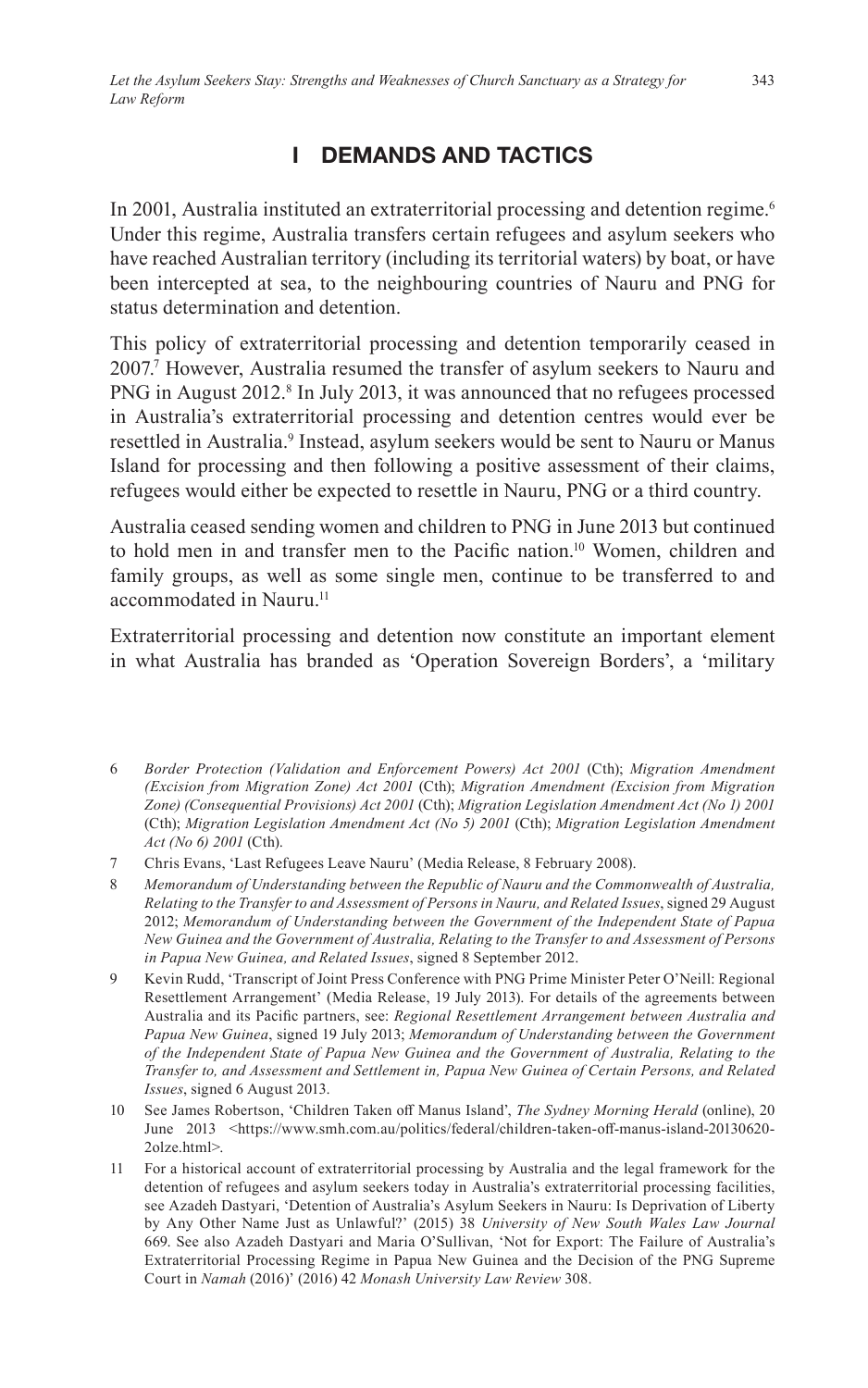operation'<sup>12</sup> enforced by the Australian Border Force. Refugees and asylum seekers transferred to PNG and Nauru are ordinarily not permitted to enter or return to Australian territory. However, an exception is made in the case of medical evacuations or emergencies. After receiving treatment in Australia, refugees and asylum seekers are expected to return to Nauru or PNG.

In 2016, the High Court considered the case of *Plaintiff M68/2015 v Minister for Immigration and Border Protection* ('*Plaintiff M68*')*.* <sup>13</sup> M68 was the name given to the plaintiff by the Court. The young woman had been intercepted at sea after fleeing Bangladesh for Australia in October 2013. She was initially transferred to the Australian territory of Christmas Island by the Commonwealth before being taken against her will to the Republic of Nauru where she was detained as she sought asylum.<sup>14</sup> M68 became pregnant and was then medically evacuated to Australia and gave birth to her baby in Australian territory. The Commonwealth sought to return her to Nauru once her baby was born and her treatment was concluded.<sup>15</sup>

M68 brought an action in the High Court to prevent the Commonwealth from transferring her and her baby to Nauru. She argued that her detention in Nauru was 'funded, authorised, caused, procured and effectively controlled by, and was at the will of, the Commonwealth'<sup>16</sup> and that this detention was not authorised by a valid law of the Commonwealth. Her case, therefore, challenged the validity of Australia's extraterritorial processing and detention regime.

The High Court did not agree with the plaintiff's arguments. In a joint judgment handed down on 3 February 2016, French CJ, Kiefel and Nettle JJ found that the Commonwealth did not detain the plaintiff or authorise or control her detention; it merely participated in that detention.<sup>17</sup> Keane J also agreed, finding that

the plaintiff was detained in custody in Nauru by the Republic of Nauru. And to the extent that the Commonwealth Executive procured, funded or participated in the restraint upon the plaintiff's liberty which occurred in Nauru, that restraint was authorised by s 198AHA [of the *Migration Act 1958* (Cth) ('*Migration Act*')] …<sup>18</sup>

Bell and Gageler JJ found that the Commonwealth bore some responsibility for the plaintiff's detention on Nauru, with Bell J finding that the Commonwealth caused and effectively controlled the plaintiff's detention,<sup>19</sup> and Gageler J finding that the plaintiff's detention was procured by the Commonwealth.<sup>20</sup> However,

- 19 Ibid 80–5 [78]–[93].
- 20 Ibid 108–9 [167]–[175].

<sup>12</sup> Liberal Party of Australia and National Party of Australia, 'The Coalition's *Operation Sovereign Borders Policy'* (Policy Document, July 2013) 2 <http://past.electionwatch.edu.au/sites/default/files/ docs/Operation%20Sovereign%20Borders\_1.pdf>.

<sup>13</sup> (2016) 257 CLR 42 ('*Plaintiff M68*').

<sup>14</sup> Her transfer was pursuant to ss 198AD(2), (3) of the *Migration Act 1958* (Cth) ('*Migration Act*').

<sup>15</sup> *Plaintiff M68* (2016) 257 CLR 42, 45.

<sup>16</sup> Ibid 69 [38].

<sup>17</sup> Ibid 67–9 [29]–[37].

<sup>18</sup> Ibid 115 [199].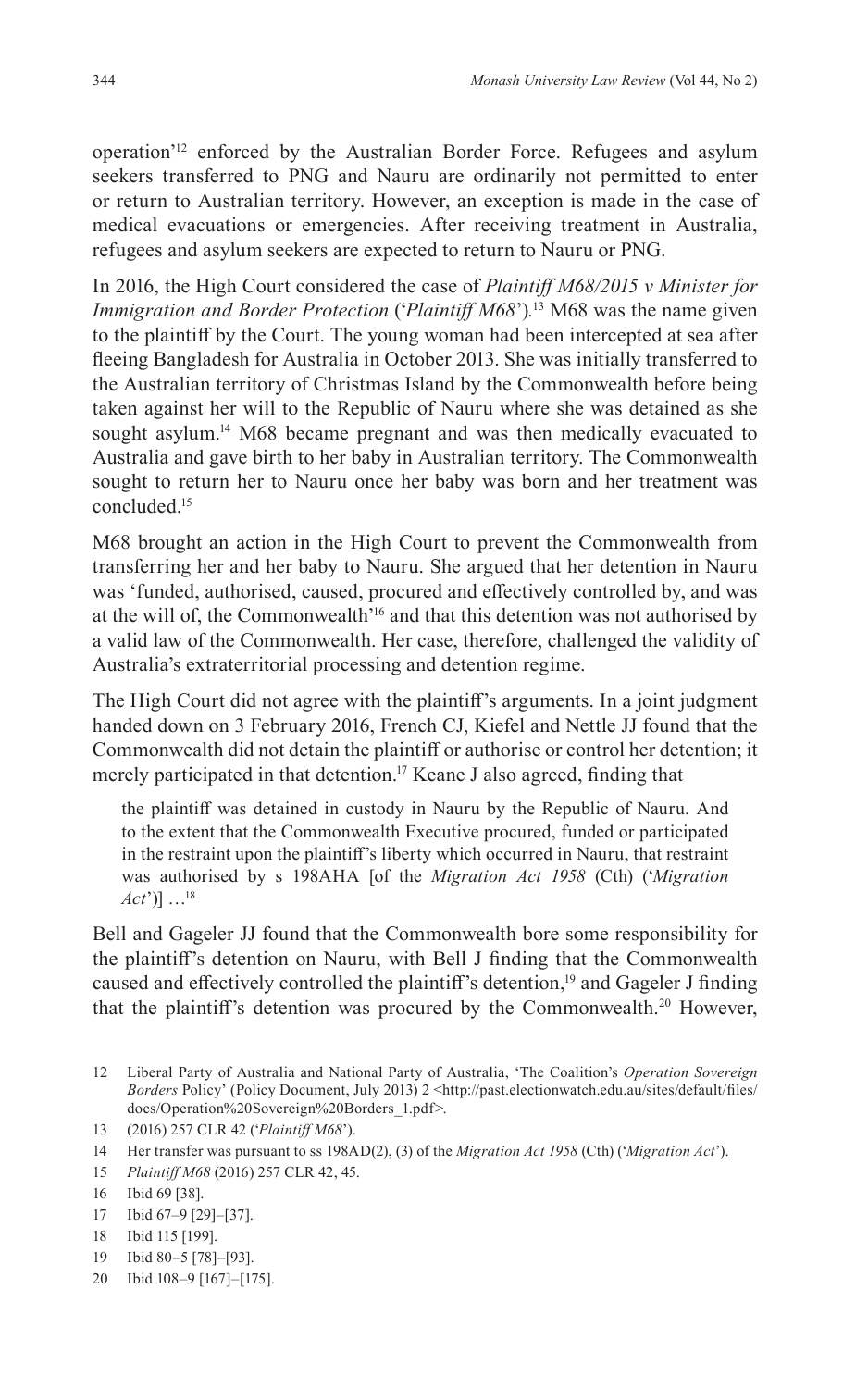both Justices also found that the detention was authorised by s 198AHA of the *Migration Act*. 21

The lone dissent in the case was by Gordon J, who found that s 198AHA of the *Migration Act* was invalid, and that the Commonwealth's participation in the plaintiff's detention was not authorised by the executive power of the Commonwealth.<sup>22</sup>

The High Court, therefore, did not find an obstacle to the removal and return of women and children temporarily in Australia for medical evacuations to Nauru. In addition to Plaintiff M68 and her baby, the group most directly affected by the court's decision were 267 refugees and asylum seekers who had been transferred from Nauru because of serious medical conditions, including 54 children, many of whom were attending school in Australia, and 33 babies, who had never been to Nauru but were born to refugees and asylum seekers that had once been transferred to the island<sup>23</sup>

## **A** *The Offer of Sanctuary*

It was in this political and legal climate that church groups in Australia publicised their willingness to offer sanctuary. The Australian Churches Refugee Task Force, an umbrella group for churches concerned about the plight of refugees and asylum seekers, issued a press release on 4 February 2016, only one day after the High Court handed down its decision. The press release announced that Brisbane's St John's Anglican Cathedral, among others, had been declared a place of sanctuary for asylum seekers.<sup>24</sup>

The Anglican Dean of Brisbane and the president of the Task Force argued that 'there is irrefutable evidence from health and legal experts that the circumstances asylum seekers, especially children, would face if sent back to Nauru are tantamount to state-sanctioned abuse'.<sup>25</sup> On 17 February, the Baptist Association of NSW & ACT released a briefing document to Baptist churches in New South Wales and the Australian Capital Territory in support of church sanctuary.<sup>26</sup>

The churches offering sanctuary saw themselves as part of a much larger network of change makers. They worked closely with other civil society groups,

21 Ibid 87–8 [99]–[103] (Bell J), 109–12 [176]–[187] (Gageler J).

<sup>22</sup> Ibid 155–69 [358]–[414].

<sup>23</sup> 'Asylum Seeker Families Face Deportation to Nauru after High Court Ruling', *SBS News* (online), 3 February 2016 <https://www.sbs.com.au/news/asylum-seeker-families-face-deportation-to-nauruafter-high-court-ruling>.

<sup>24</sup> Australian Churches Refugee Taskforce, 'Cathedrals and Churches around Australia Offer Sanctuary to Asylum Seekers Families Facing Deportation to Nauru' (Press Release, 4 February 2016) <http:// www.acrt.com.au/cathedrals-and-churches-offer-sanctuary-from-nauru/>.

<sup>25</sup> Paul Farrell, 'Churches Offer Sanctuary to Asylum Seekers Facing Deportation to Nauru', *The*  Guardian (online), 4 February 2016 <https://www.theguardian.com/australia-news/2016/feb/04/ churches-offer-sanctuary-to-asylum-seekers-facing-deportation-to-nauru>.

<sup>26</sup> Baptist Churches of NSW & ACT, *Sanctuary, Nauru and Jesus* (17 February 2016) <https:// nswactbaptists.org.au/public-engagement/sanctuary-nauru-and-jesus/>.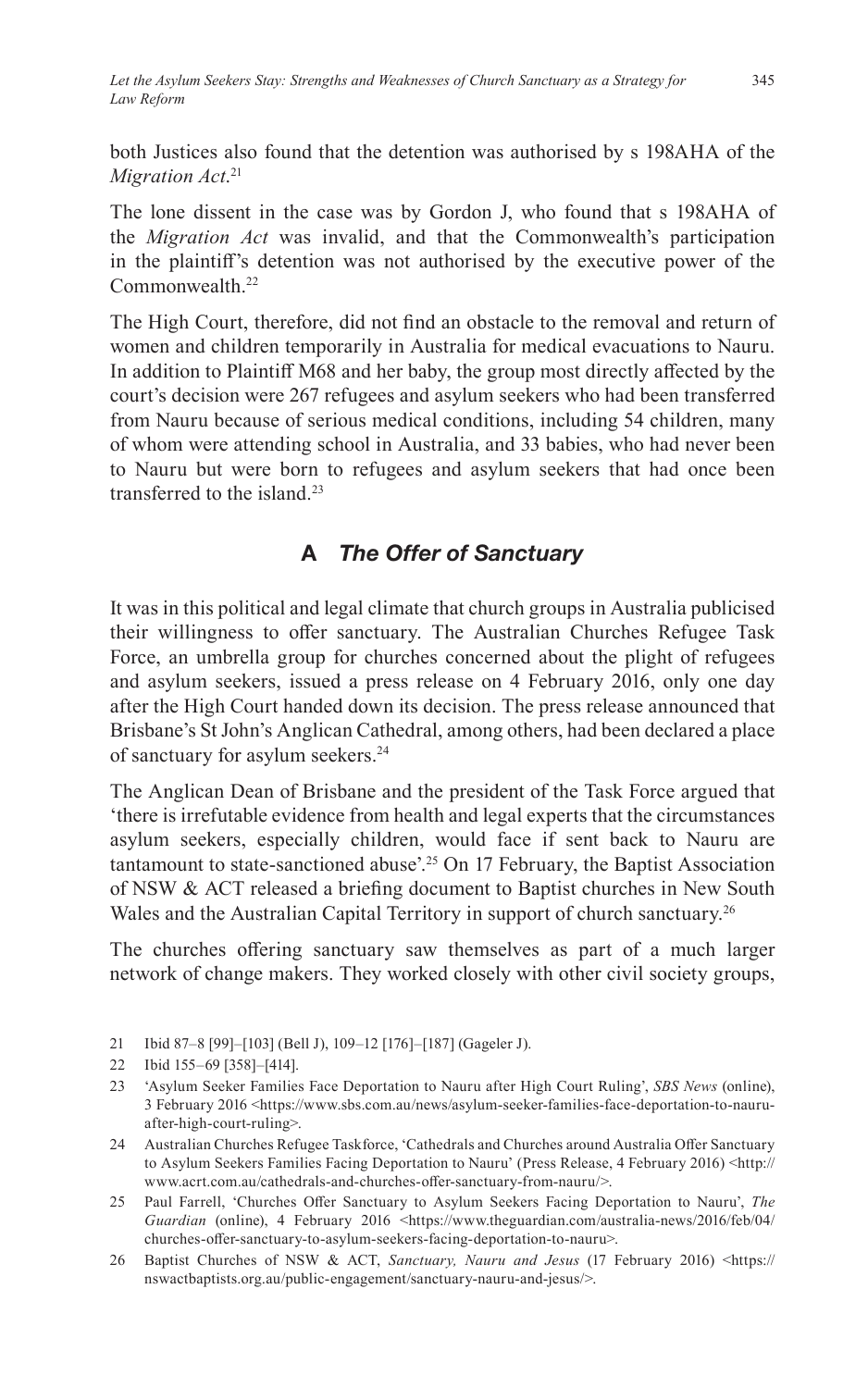in particular the advocacy organisation GetUp!, which had a leading role in the campaign.<sup>27</sup> The movement, born as a reaction to the High Court decision in *Plaintiff M68*, adopted the slogan 'Let Them Stay'. This branding exercise clarified the movement's message and made clear its demand that the Australian government not transfer refugees and asylum seekers to extraterritorial processing and detention facilities.<sup>28</sup>

Many church groups who publicly offered sanctuary engaged in training in nonviolent direct action and workshopped ways of protecting refugees and asylum seekers on church grounds should they become at risk of removal from Border Force officials.<sup>29</sup> The training included legal information about the rights and responsibilities of volunteers, instructions on organising food and medical care and discussions about what to do in the event of Border Force agents forcibly attempting to remove refugees and asylum seekers from church grounds.<sup>30</sup> Church groups and individuals attending sanctuary training also received advice about their public presence and their use of social media.<sup>31</sup>

#### **B** *Sanctuary as Civil Disobedience*

Providing sanctuary in church buildings is an act of civil disobedience because it is in defiance of Australian law. The offer of sanctuary in 2016 was not made in a clandestine fashion but rather it was proclaimed in open defiance of Commonwealth legislation. This is because the offer of sanctuary was not seen as an end in itself but a means of gaining public support and seeking law reform.

Those who made the offer of sanctuary knew that it would lead to contravention of Commonwealth legislation. Any potential arrest was viewed as a strategic win as it would draw attention to the plight of those facing inhumane conditions in extraterritorial processing centres and place pressure on politicians for law reform.<sup>32</sup> As Terry Fitzpatrick, a member of the St Mary's in Exile community, wrote: 'The Sanctuary Movement is about people saying that this government

- 30 Amy Mitchell-Whittington, '#Letthemstay Sanctuary Training Set up at Brisbane Cathedral', *Brisbane Times (online), 13 March 2016 <https://www.brisbanetimes.com.au/national/queensland/* letthemstay-sanctuary-training-set-up-at-brisbane-cathedral-20160313-gnhrx1.html>.
- 31 Ibid. See also Davey, above n 29.
- 32 Campbell highlights this strategy in the Sanctuary Movement of the 1980s in the United States. As she writes, churches were 'essentially daring the United States government to stop them from providing safe harbor': Kristina M Campbell, 'Operation Sojourner: The Government Infiltration of the Sanctuary Movement in the 1980s and Its Legacy on the Modern Central American Refugee Crisis' (2017) 13 *University of St Thomas Law Journal* 474, 480.

<sup>27</sup> See GetUp!, *Let Them Stay* <https://www.getup.org.au/campaigns/refugees/refugee-x/let-themstay>.

<sup>28</sup> Meghan Fitzgerald, Tamar Hopkins and Shen Narayanasamy, '"Justice, Social Action and Structural Change"' (2016) 42 *Australian Feminist Law Journal* 351, 357–61.

<sup>29</sup> Melissa Davey, '"The Whole Nation Is on Board": Inside the Sanctuary Movement to Protect Asylum Seekers', *The Guardian* (online), 13 March 2016 <https://www.theguardian.com/australia-news/2016/ mar/13/the-whole-nation-is-on-board-inside-the-sanctuary-movement-to-protect-asylum-seekers>.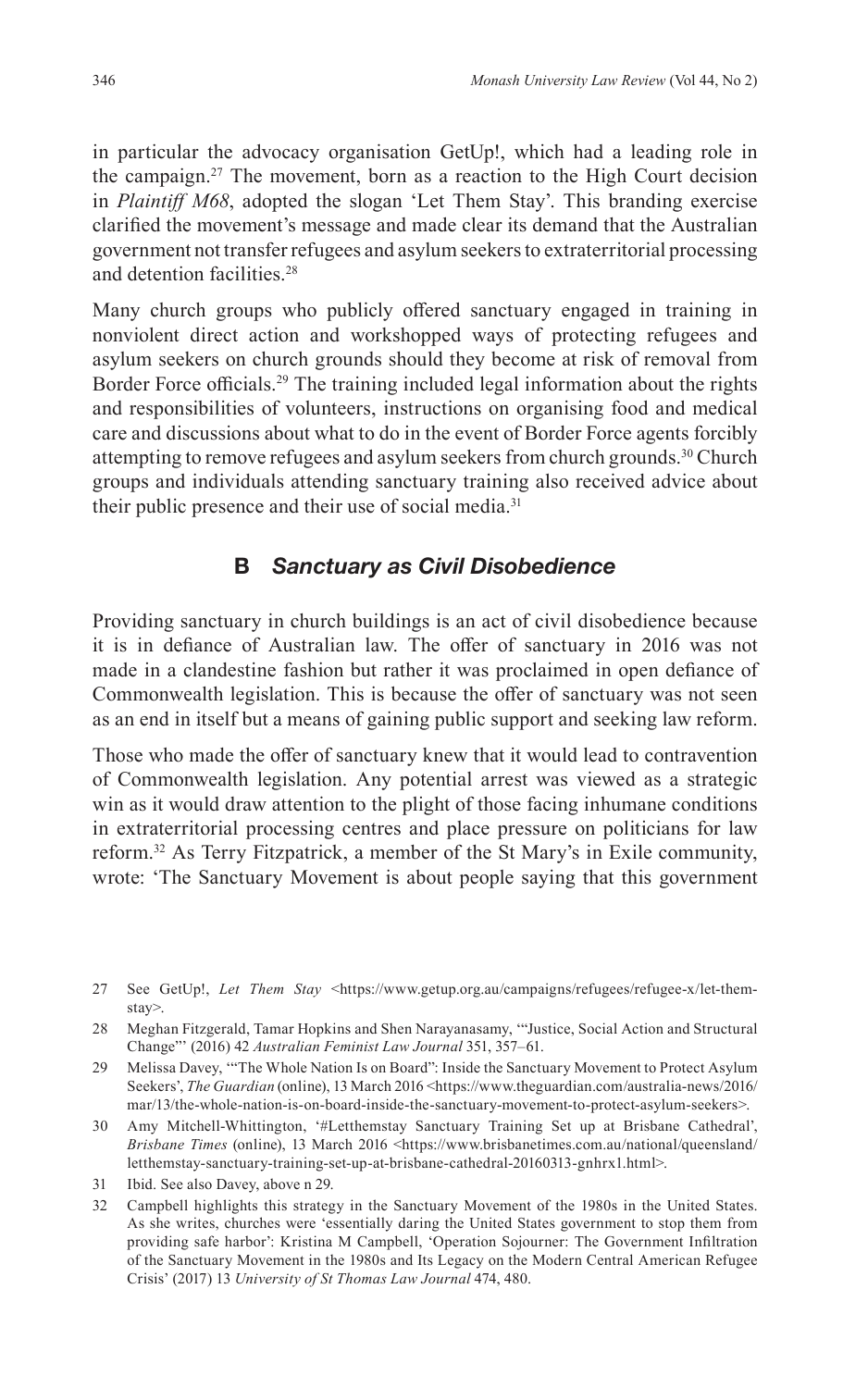does not speak for me, and I am prepared to break an unjust law to offer protection to some of the most vulnerable people in the world today.'<sup>33</sup>

The offences risked by those offering sanctuary in church buildings will be discussed in turn below:

# **1** *Offences under the* **Criminal Code** *and* **Crimes Act**

Section 149.1 of the *Criminal Code Act 1995* (Cth) sch 1 ('*Criminal Code*') provides that a person commits an offence if they obstruct, hinder, intimidate or resist a known Commonwealth public official in their functions as a Commonwealth public official. '[F]unction' is defined in the *Criminal Code* as 'any authority, duty, function or power that is conferred on the person as a Commonwealth public official'.<sup>34</sup>

Section 149.1 of the *Criminal Code* also provides that in prosecuting an offence of obstruction of Commonwealth public officials, it is not necessary to prove that the defendant knew that the official was a Commonwealth public official or was performing the functions of a Commonwealth public official. Violation of s 149.1 of the *Criminal Code* carries a maximum penalty of two years' imprisonment.

The removal of non-citizens from Australian territory is a function of Border Force agents, who are Commonwealth officials. As churches were open about their willingness to shield refugees and asylum seekers from officials and sanctuary training in Australia included exercises to protect refugees and asylum seekers from physical removal, it is conceivable that the offer of church sanctuary would have involved obstructing, hindering, intimidating or resisting the work of Border Force officials in removing refugees and asylum seekers. Providing sanctuary would therefore have placed individuals in violation of s 149.1 of the *Criminal Code* and at risk of a maximum penalty of two years' jail.

Provision of sanctuary could also have placed church members in violation of s 6 of the *Crimes Act 1914* (Cth) ('*Crimes Act*') which carries a sentence of two years' imprisonment and provides:

Any person who receives or assists another person, who has, to his or her knowledge, committed any offence against a law of the Commonwealth, in order to enable him or her to escape punishment or to dispose of the proceeds of the offence commits an offence.

Section 197A of the *Migration Act* makes it a crime for anyone to escape from immigration detention (including community detention). The sentence for asylum seekers convicted under the provision is five years' imprisonment. A person facing deportation is likely to be in some form of 'detention', most likely community detention. An asylum seeker or refugee in detention (including community detention) would be committing an illegal act by seeking sanctuary

<sup>33</sup> Terry Fitzpatrick, 'Sanctuary; A Compassionate Illegal Response' on St Mary's in Exile, *Homilies*  (1 June 2016) <http://stmaryssouthbrisbane.com/multimedia-archive/sanctuary-a-compassionateillegal-response/>.

<sup>34</sup> *Criminal Code* s 149.1(6)(b).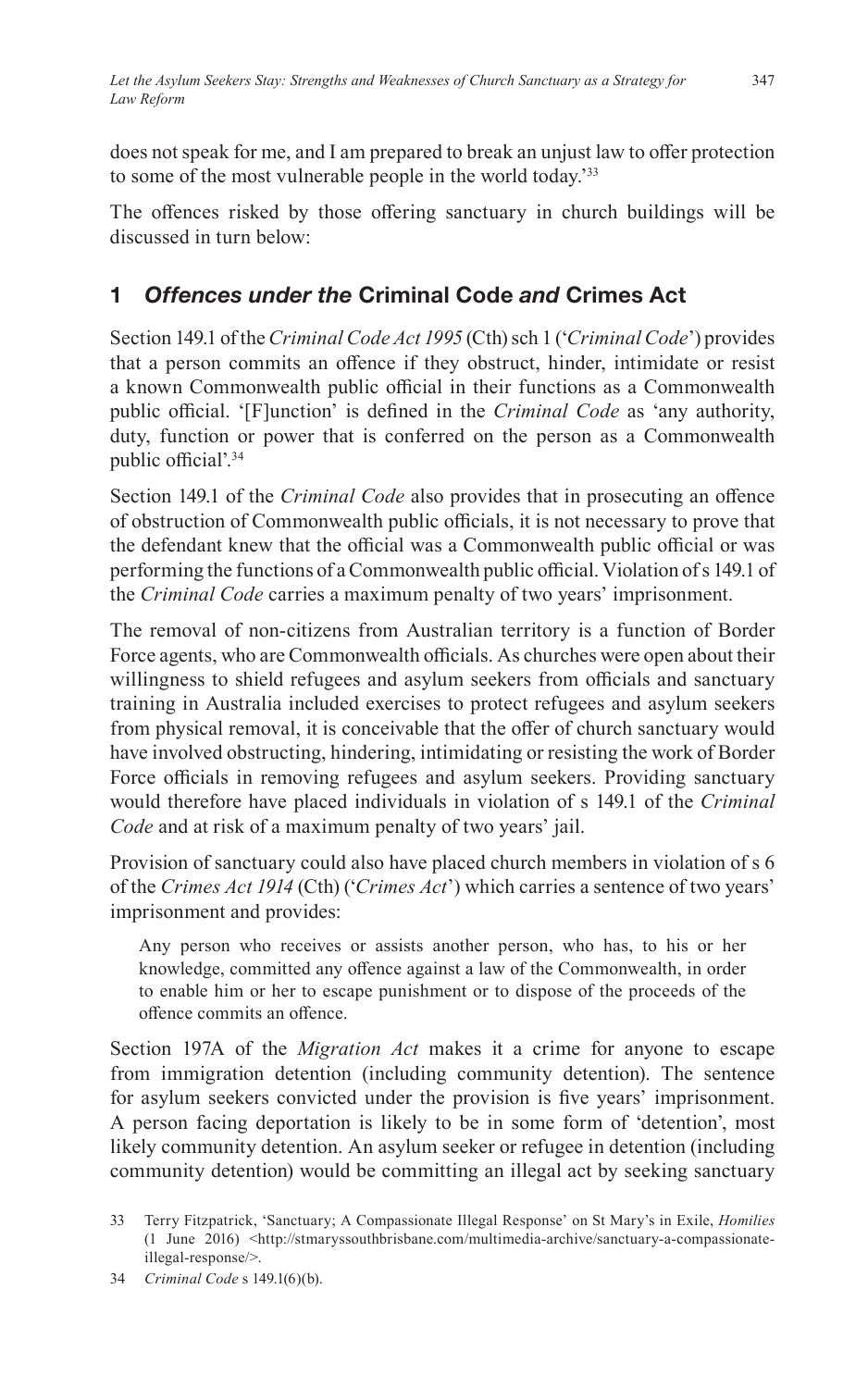and individuals assisting refugees and asylum seekers in their 'escape' from immigration detention would also be in violation of s 6 of the *Crimes Act.* 

### **2** *Offences under the* **Migration Act**

Section 233E(3) of the *Migration Act* creates an offence if a person harbours a person without valid authority to remain in Australia (an unlawful non-citizen),<sup>35</sup> a removee<sup>36</sup> or a deportee.<sup>37</sup> It is also an offence under s 233E(2) to engage in conduct with the intention of preventing discovery by an officer of a non-citizen without authority to remain in Australia or due to be removed or deported. The provisions were introduced in 2010 as a standalone provision under the *Anti-People Smuggling and Other Measures Act 2010* (Cth). The sections carry a maximum sentence of 10 years jail, 1000 penalty units, or both.

Refugees and asylum seekers offered sanctuary would fall in the category of noncitizens that should not be harboured or assisted under the provisions. Whether or not church groups could be found in violation of the provision would depend on whether or not they are considered to be 'harbouring' or engaging in conduct with the intention of preventing discovery of refugees and asylum seekers to be removed from Australia.

'Harbouring' is not defined under the *Migration Act* and has not been the subject of judicial consideration. The act of sheltering refugees and asylum seekers from removal would, however, fall under the ordinary meaning of the verb and is likely to be seen as a violation of the section.

## **3** *A Legal Defence of Sanctuary?*

No right to church sanctuary exists under Australian legislation. As will be discussed below, in the UK, James I abolished the right to sanctuary under *Continuance of Acts, etc Act 1623, 21 Jac 1, c 28, s 7 in*  $1623$ *<sup>38</sup> There is a very* strong argument, therefore, that the concept of church sanctuary was not received into Australian law in the process of colonisation.

Gray contends that 'there is a reasonable argument that James I's [1623] Act abolishing sanctuary was not applicable to the Australian colonies, and so was not inherited through the colonial legislation of the early 19<sup>th</sup> century'.<sup>39</sup> As such,

- 35 Section 14 of the *Migration Act* defines an 'unlawful non-citizen' as '[a] non-citizen in the migration zone who is not a lawful non-citizen'.
- 36 A 'removee' is defined in s 5 of the *Migration Act* as 'an unlawful non-citizen removed, or to be removed, under Division 8 of Part 2' of the Act, which deals with the removal of non-citizens. 'Unlike the power to order deportation, which is discretionary, removal is an automatic consequence for every unlawful non-citizen.': Joint Standing Committee on Migration, Parliament of Australia, *Deportation of Non-Citizen Criminals* (1998) 71 [7.1].
- 37 A 'deportee' is defined in s 5 of the *Migration Act* as 'a person in respect of whom a deportation order is in force'.
- 38 J H Baker, 'The English Law of Sanctuary' (1990) 2 *Ecclesiastical Law Journal* 8, 12–13.
- 39 Anthony Gray, 'The Status of Sanctuary in Australian Law' (2016) 42 *Monash University Law Review* 685, 699.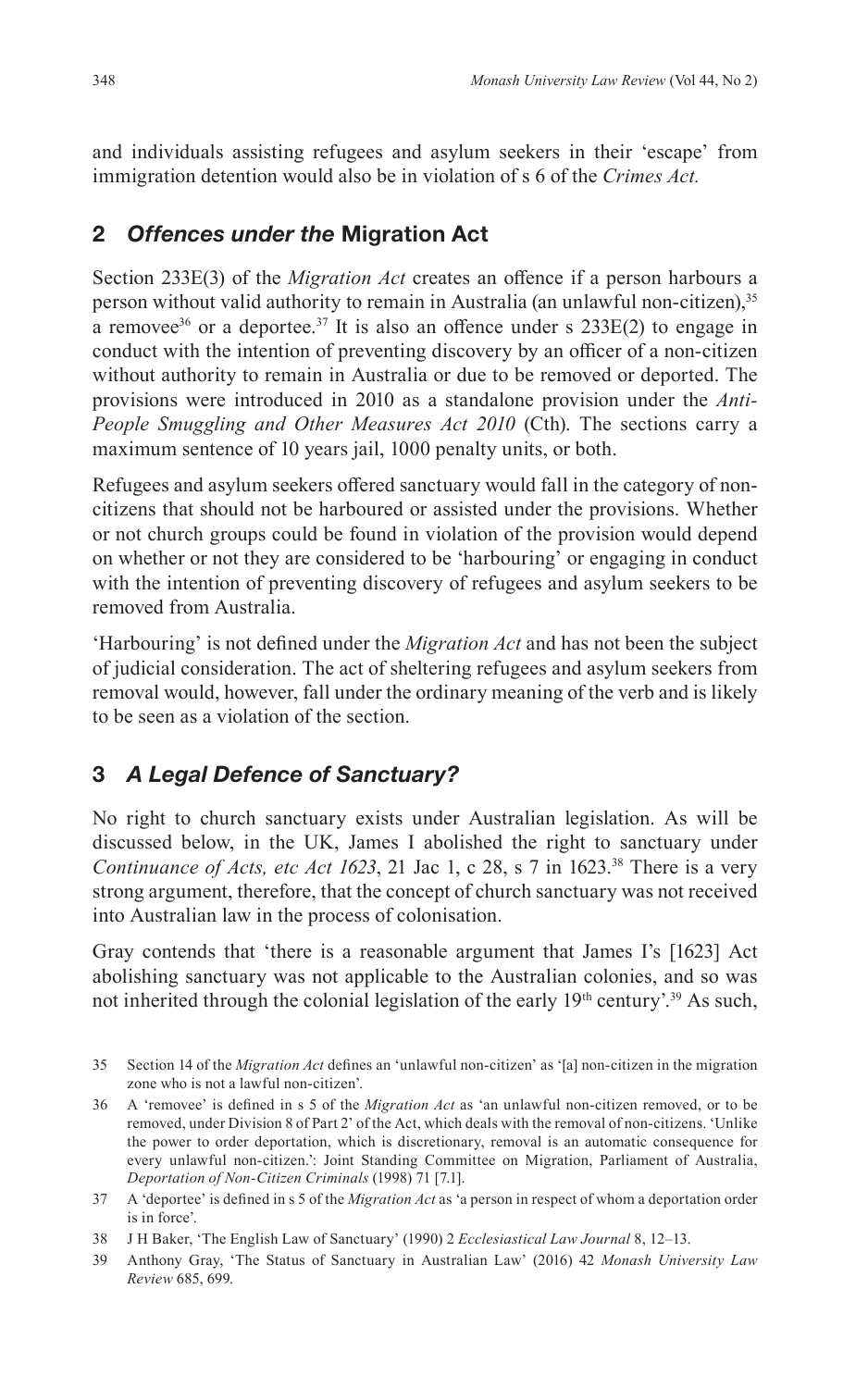it is possible that the concept of sanctuary has been imported into the common law but the legislation abolishing it has not. Gray also holds that this position may be particularly strong in jurisdictions that have not passed imperial repeal legislation. However, as he also goes on to argue, the High Court is unlikely to find sanctuary to apply in some jurisdictions and not others.<sup>40</sup> It is also highly unlikely that the High Court of Australia would recognise the right to sanctuary as a part of modern Australian law.

It has been further argued that that the provision of sanctuary is an expression of Christian faith and therefore protected under s 116 of the *Australian Constitution*. Foster, relying on *Adelaide Company of Jehovah's Witness Inc v Commonwealth*, 41 argues that Australian law protects both belief and action involved in living out one's faith.<sup>42</sup> As Gray points out, however, in the same case the High Court also found that freedom of religion is not absolute and the Commonwealth is permitted to criminalise acts that are 'inconsistent with the maintenance of civil government or prejudicial to the continued existence of the community'.<sup>43</sup> The High Court has interpreted s 116 narrowly in the past. For example, religious pacifists have not been found to be protected by the freedom of religion under the Australian Constitution.<sup>44</sup> Constitutional challenges to the relevant sections of the *Migration Act*, *Crimes Act* and *Criminal Code* are therefore unlikely to succeed.

Had church groups acted on their offer of providing sanctuary they would therefore have been acting in violation of Australian municipal law without legal defence.

# **II SUCCESS AND ITS REASONS**

As no asylum seekers or refugees sought sanctuary in 2016 and no church groups broke the law by providing sanctuary, no prosecutions were made. However, the threat of civil disobedience by church groups received considerable media attention and contributed to public sympathy for the asylum seekers and refugees concerned.<sup>45</sup>

Church groups and the wider refugee rights movement were successful in halting the transfer of the majority of affected asylum seekers and refugees. More than half of the refugees and asylum seekers at the centre of the protests were released

40 Ibid.

<sup>41</sup> (1943) 67 CLR 116.

<sup>42</sup> Neil Foster, 'Places of Refuge: What Legal Basis for the Churches' Offer of "Sanctuary"?', *ABC News* (online), 9 February 2016 <http://www.abc.net.au/religion/places-of-refuge-what-legal-basisfor-the-churches-offer-of-sanc/10097342>.

<sup>43</sup> Ibid 131, quoted in Gray, above n 39, 706.

<sup>44</sup> *Krygger v Williams* (1912) 15 CLR 366.

<sup>45</sup> A compilation of some of the media the churches attracted can be found at: Australian Churches Refugee Taskforce, *Media* (2018) <http://www.acrt.com.au/media/>.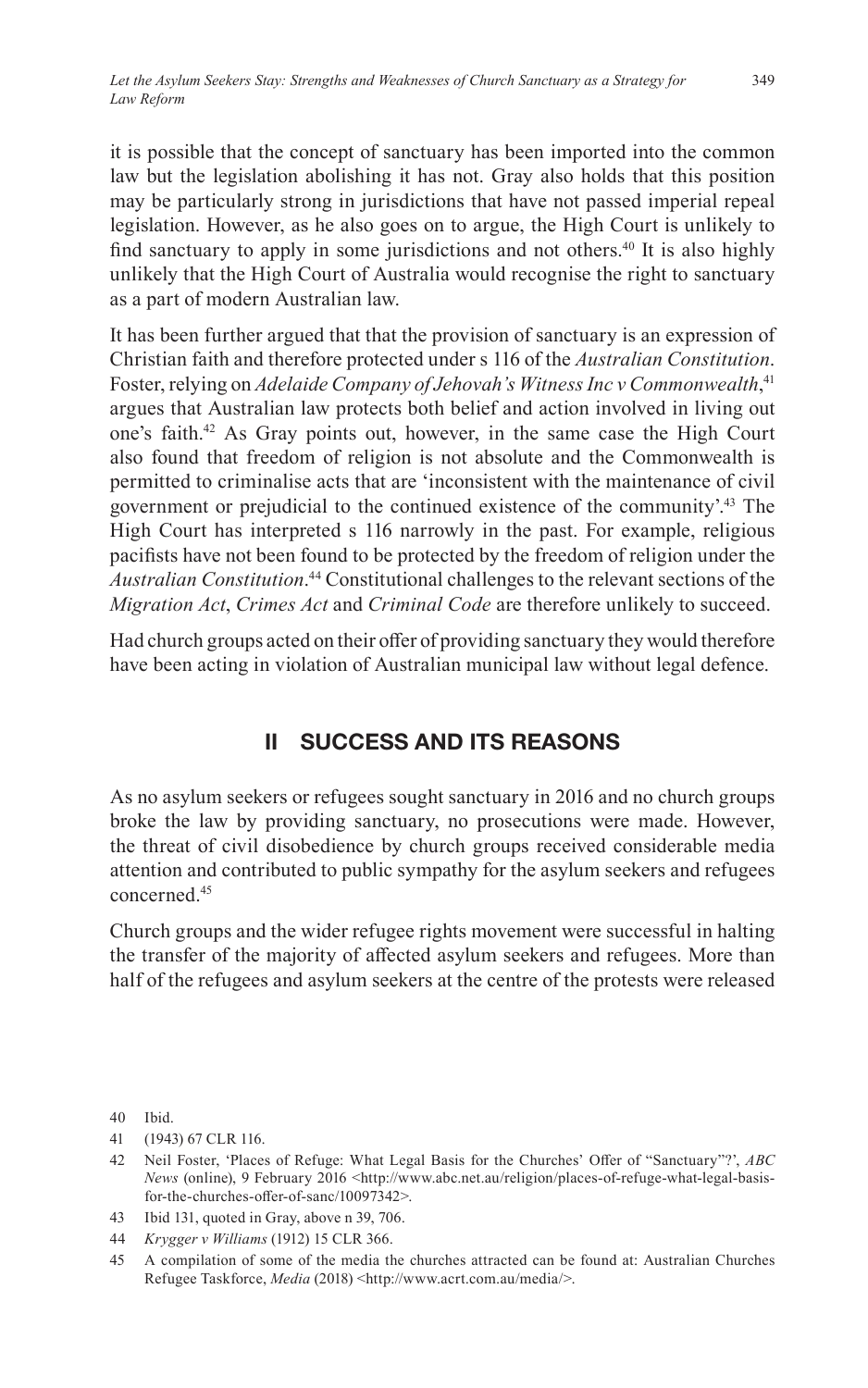into community detention in Australia, including all families.<sup>46</sup> The offer of church sanctuary was an important factor in the success of the campaign. As the coordinator of the #letthemstay campaign for GetUp!, Shen Narayanasamy, notes: 'when you have people like the churches … standing up … the Government really does have no choice but to listen to that overwhelming sentiment'.<sup>47</sup>

The campaign galvanised the Australian public with thousands of Australians participating in protests across the country in support of the refugees and asylum seekers refusing to return to Nauru.<sup>48</sup> Daniel Andrews, the Victorian Premier, offered to provide a haven to refugees and asylum seekers at risk of transfer to Nauru in Victoria.<sup>49</sup> He was followed by the premiers of Queensland,<sup>50</sup> South Australia,<sup>51</sup> and the Chief Minister of the Australian Capital Territory,<sup>52</sup> with qualified support from the Premiers of New South Wales,<sup>53</sup> and Tasmania.<sup>54</sup>

#### **A** *Claims to Legitimacy Based on Theology*

Part of the success of church groups in invoking the idea of sanctuary was the legitimacy derived from the historical and theological foundations of the

- 46 Thomas Oriti, 'Let Them Stay Labelled a Success, More Than Half of 267 Asylum Seekers in Community Detention', *ABC News* (online), 2 April 2016 <http://www.abc.net.au/news/2016-04- 02/let-them-stay-labelled-success-asylum-seeker-community-detention/7294456>. The Australian government has not released information about what happened to the people who were not permitted to remain.
- 47 Ibid.
- 48 '#LetThemStay: Thousands Gather in Australia-Wide Protests against Return of Asylum Seekers to Nauru', *ABC News* (online), 8 February 2016 <http://www.abc.net.au/news/2016-02-08/let-themstay-protests-against-return-of-asylum-seekers-to-nauru/7150462>.
- 49 Farrah Tomazin and Heath Aston, 'Premier Daniel Andrews Tells Malcolm Turnbull That Victoria Will Take Asylum Seekers', *The Age* (online), 6 February 2016 <https://www.theage.com.au/national/ victoria/premier-daniel-andrews-tells-malcolm-turnbull-that-victoria-will-take-asylum-seekers-20160206-gmnbvo.html>.
- 50 'Qld Ready, Able to Help Asylum Seekers', *The Daily Telegraph* (online), 7 February 2016 <https:// www.dailytelegraph.com.au/news/breaking-news/qld-ready-able-to-help-asylum-seekers/newsstory/ 70a0b1c3edb344fb536d7511468e746d?utm\_source=twitterfeed&utm\_medium=twitter&utm\_ campaign=Feed%3A+dailytelegraphbreakingnewsndm+%28Daily+Telegraph+%7C+Breaking +News%29>.
- 51 'South Australian Premier Jay Weatherill Joins Call for Asylum Seekers to Remain in Australia', *ABC News* (online), 8 February 2016 <https://www.abc.net.au/news/2016-02-08/sa-premier-callsfor-a-group-of-asylum-seekers-to-remain-here/7147528>.
- 52 Michael Safi, '"Yes and Yes": Australian Capital Territory Signals It Will Accept Asylum Seekers Awaiting Removal to Nauru', *The Guardian* (online), 7 February 2016 <https://www.theguardian. com/australia-news/2016/feb/07/act-signals-it-will-follow-daniel-andrews-lead-and-accept-asylumseekers>.
- 53 Kirsty Needham, Farrah Tomazin and Heath Aston, 'Premier Mike Baird Supports Daniel Andrews' Calls for Malcolm Turnbull to Let Asylum Seeker Children Stay', *The Sydney Morning*  Herald (online), 7 February 2016 <https://www.smh.com.au/national/nsw/premier-mike-baird-andvictorian-premier-daniel-andrews-tell-malcolm-turnbull-they-will-take-asylum-seekers-20160206 gmnhxt.html>.
- 54 @WillHodgman (Twitter, 6 February 2016, 8:19pm) <https://twitter.com/willhodgman/ status/696186534874054657>; but see also Lucy Shannon, 'Tasmanian Premier Will Hodgman Forced to Clarify Asylum Seeker Position after Tweet Prompts Confusion', *ABC News* (online), 8 February 2016 <https://www.abc.net.au/news/2016-02-08/tasmanian-premier-will-hodgman-forcedto-clarify-refugee-tweet/7147814>.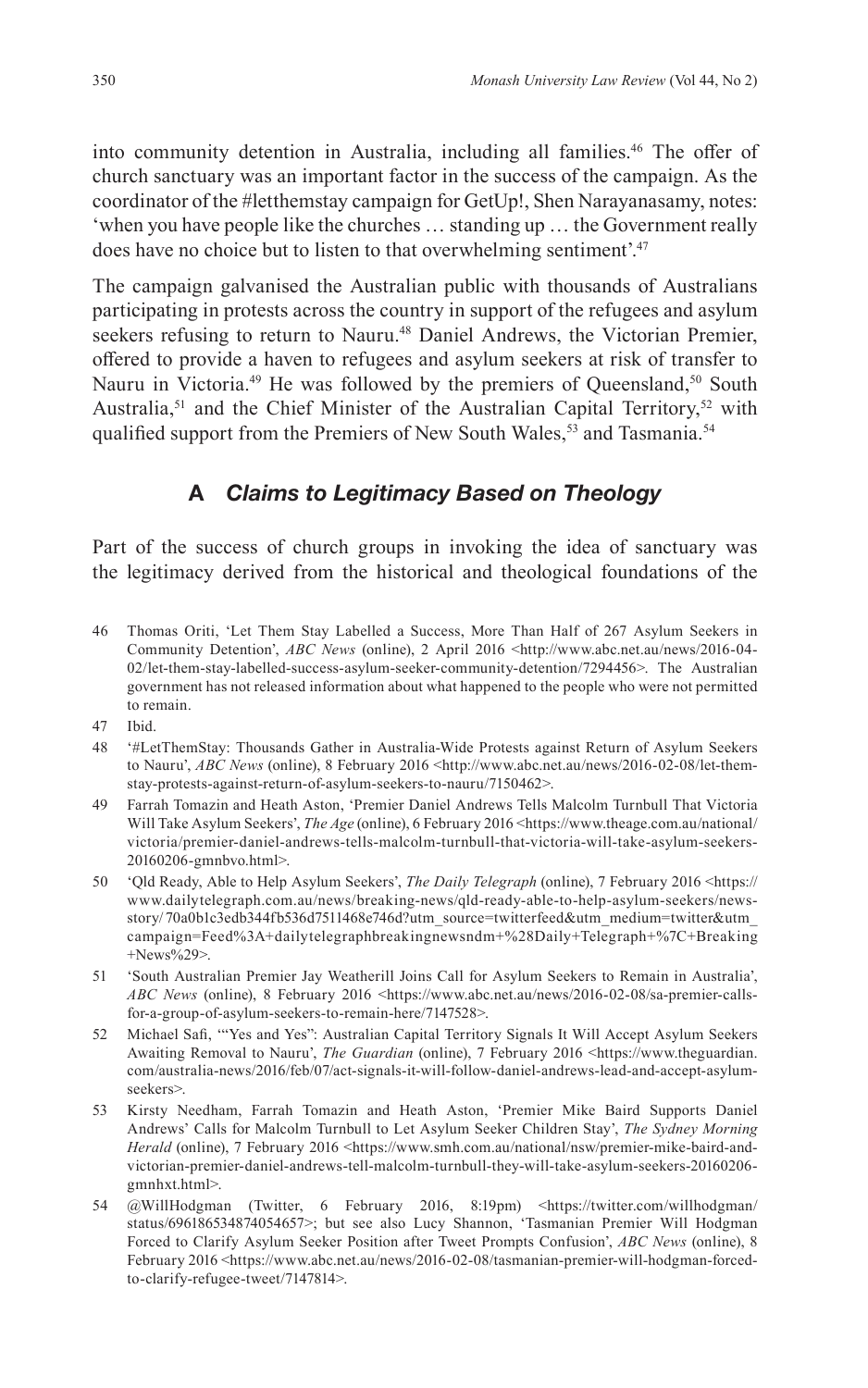practice. In calling for sanctuary, church groups in Australia adopted a strategy of resistance with 'international, institutionally-flexible, and perhaps above all, theoretically-rich set of practices'.<sup>55</sup>

Political theologians Myers and Colwell argue that the religious idea of sanctuary is found in many cultures and religious traditions.<sup>56</sup> Theologians have highlighted the recorded references to asylum and sanctuary within the Old Testament.<sup>57</sup> Myers and Colwell argue that the Christian concept of sanctuary, which is the subject of this paper, derives from the Biblical concept of hospitality, and as such 'welcoming the stranger' is a tenet of Christian faith and tradition.<sup>58</sup> Sobrino argues that the sanctuary movement 'expresses faith that there are places in which God himself defends the life of those who are threatened and before which every other consideration yields'.59

Underpinning belief in sanctuary is the understanding that God's law precedes the secular, municipal law of the state.<sup>60</sup> The theological roots of the offer of sanctuary were clear in the messaging adopted by church groups in Australia. The press release in support of church sanctuary by the Lutheran Church of Australia stated that '[c]hurches have the right to object or resist if they understand that the government is subverting its God-ordained functions'.<sup>61</sup> The Baptist Association of NSW & ACT also justified their actions by stating that

while governments are called to be servants of God and the good (Romans 13), they can overreach and become oppressive (eg Daniel  $2 \& 7$ ; 1 Samuel 8–10; Revelation 13). By offering refugees sanctuary your church is declaring that the State has overreached in its treatment of refugees.<sup>62</sup>

The invocation of God's laws in opposition to the secular laws of the state necessarily results in tension. The two cannot be reconciled under Australian law, for, as discussed above, it is unlikely that Australian courts would countenance a religious defence to the act of providing sanctuary. In announcing the intention of his church to offer sanctuary, Anglican Dean of Brisbane, Peter Catt, has referred

<sup>55</sup> Randy K Lippert and Sean Rehaag, 'Sanctuary Across Countries, Institutions and Disciplines' in Randy K Lippert and Sean Rehaag (eds), *Sanctuary Practices in International Perspectives: Migration, Citizenship and Social Movements* (Routledge, 2013) 1, 2.

<sup>56</sup> Ched Myers and Matthew Colwell, *Our God Is Undocumented: Biblical Faith and Immigrant Justice* (Orbis Books, 2012) 54–71.

<sup>57</sup> Pamela Begaj, 'An Analysis of Historical and Legal Sanctuary and a Cohesive Approach to the Current Movement' (2008) 42 *John Marshall Law Review* 135. See also Jorge L Carro, 'Sanctuary: The Resurgence of an Age-Old Right or a Dangerous Misinterpretation of an Abandoned Ancient Privilege?' (1986) 54 *University of Cincinnati Law Review* 747.

<sup>58</sup> Myers and Colwell, above n 56, 55–61.

<sup>59</sup> Jon Sobrino, 'Sanctuary: A Theological Analysis', tr Walter Petry Jr (1988) 38 *CrossCurrents* 164, 167.

<sup>60</sup> Pierrette Hondagneu-Sotelo, *God's Heart Has No Borders: How Religious Activists Are Working for Immigrant Rights* (University of California Press, 2008).

<sup>61</sup> John Henderson, *Sanctuary to Asylum Seekers* (16 February 2015) Lutheran Church of Australia <http://www.lca.org.au/sanctuary-to-asylum-seekers/>.

<sup>62</sup> Baptist Churches of NSW & ACT, above n 26.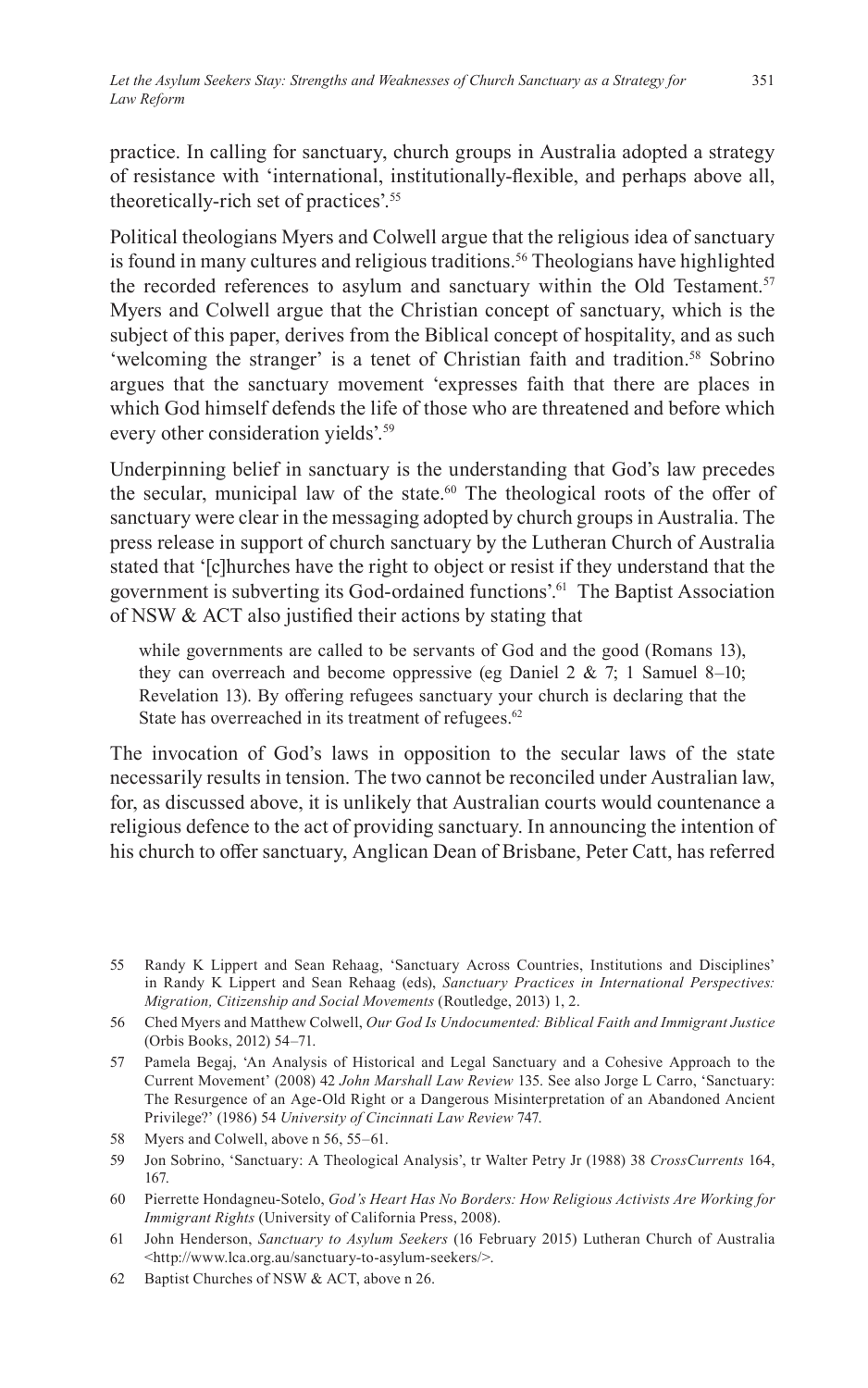to sanctuary as 'entering into God's territory, away from the civic authorities'.<sup>63</sup> He also conceded, however, that 'if the authorities chose to enter the church and take people away, it would probably be a legal action'.<sup>64</sup>

Despite this opposition between God's law and the secular laws of the state, a number of individuals and church groups remained undeterred in their invocation of sanctuary. Czajka argues that 'sanctuary's promise lies in its potential to disrupt the state's attempt to monopolize territorial sovereignty and ways of being political'.<sup>65</sup> The theological basis of the practice of sanctuary leads to the activation and political engagement of people who may not necessarily have contemplated engagement in civil disobedience or participation in political protest. It may also have offered some people a more accessible form of expressing political discontent. The legitimacy derived from the theological roots of the concept of sanctuary was thus as important for the activation of the participants as it was for the broader messaging of the church regarding the unjust nature of the treatment of refugees and asylum seekers in Australia and the incompatibility of Australia's laws and policies with Christian values.

#### **B** *Claims to Legitimacy Based on Historical Roots*

The offers of sanctuary also derived legitimacy from the historical roots of sanctuary. The concept of church sanctuary is loosely understood to be the offer of refuge on religious property such as a church or cathedral. Under the medieval concept of church sanctuary, criminals who were able to reach a church could anticipate protection from punishment which often meant protection from execution.<sup>66</sup> However, the concept of sanctuary predates medieval times.

In ancient Greek society, temples offered sanctuary in the form of divine protection for fugitives escaping punishment for crimes.<sup>67</sup> Ancient Roman society limited this right to asylum for fugitives until a formal inquisition could be made and a judgment could be rendered in a case.<sup>68</sup> The adoption of Christianity expanded the Roman concept of sanctuary and Christian churches were permitted to provide sanctuary to fugitives in 313 AD under Constantine's Edict of Toleration.<sup>69</sup> The

- 66 See Begaj, above n 57, 140.
- 67 Carro, above n 57, 751.

<sup>63</sup> Michael Edwards, 'Sanctuary Offered to Asylum Seekers Facing Removal to Offshore Detention by Churches across Australia', *ABC News* (online), 4 February 2016 <http://www.abc.net.au/news/2016-02-04/churches-offer-sanctuary-to-asylum-seekers/7138484>.

<sup>64</sup> Ibid.

<sup>65</sup> Agnes Czajka, 'The Potential of Sanctuary: Acts of Sanctuary through the Lens of Camp' in Randy K Lippert and Sean Rehaag (eds), *Sanctuary Practices in International Perspectives: Migration, Citizenship and Social Movements* (Routledge, 2013) 43, 44.

<sup>68</sup> Ibid 751, citing Norman Maclaren Trenholme, 'The Right of Sanctuary in England: A Study in Institutional History' (1903) 1 *University of Missouri Studies* 299, 303.

<sup>69</sup> Carro, above n 57, 752, citing Norman Maclaren Trenholme, 'The Right of Sanctuary in England: A Study in Institutional History' (1903) 1 *University of Missouri Studies* 299, 304.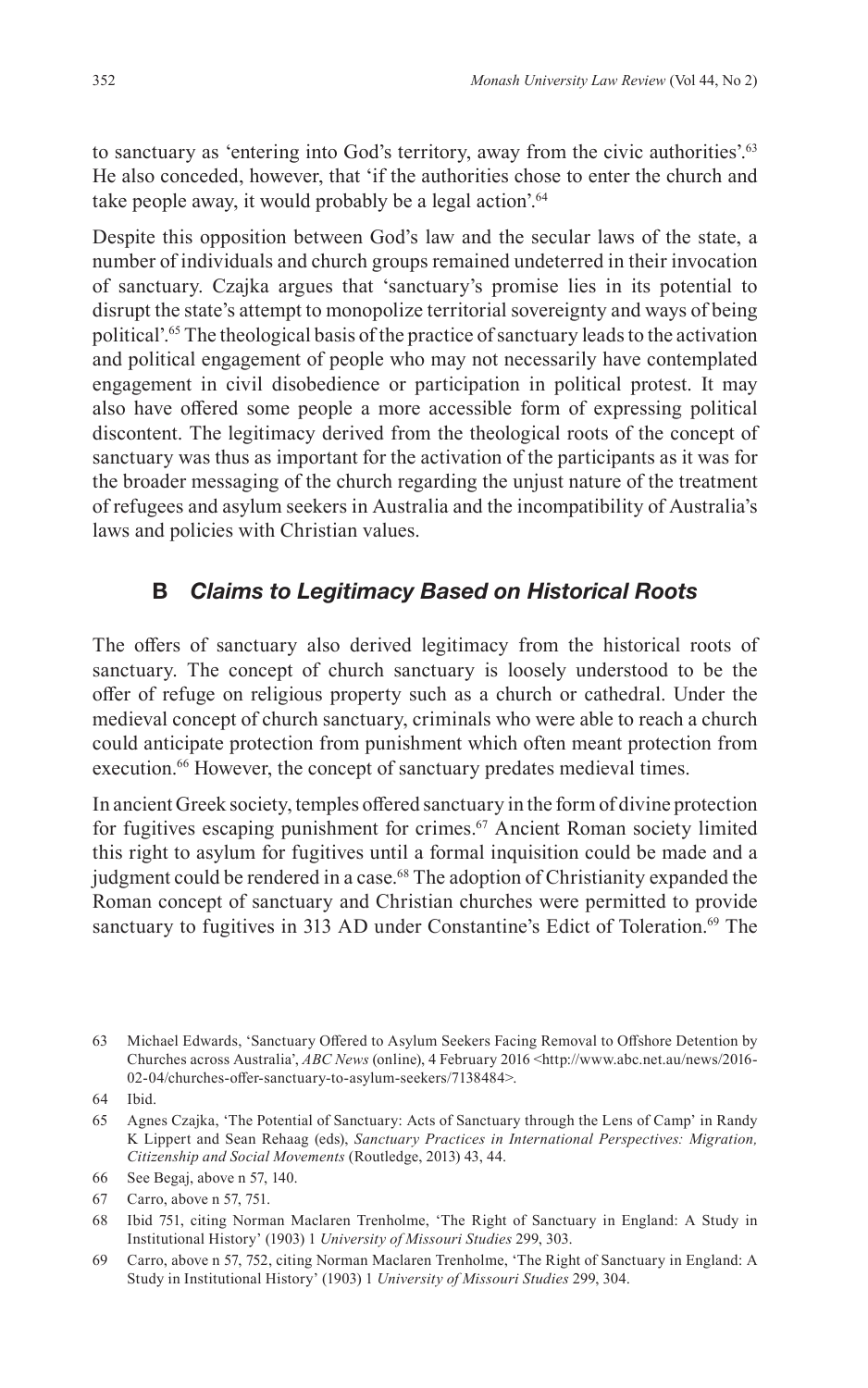concept of Christian sanctuary was codified under Theodosian Code promulgated by Theodosius the Great in 392.70

It is believed that the concept of church sanctuary was brought to England in 597 AD by Augustine.<sup>71</sup> The right of churches to provide sanctuary derived from early canon law but was adopted as part of the secular common law of England.<sup>72</sup> The common law permitted a person to take sanctuary in any church by either entering the grounds or making contact with the knocker or door handle.73 This right of churches to provide sanctuary was accepted without question by secular courts.<sup>74</sup> The concept of sanctuary was widely abused, however, with some criminals taking shelter within church buildings and continuing their criminal activities from within the sanctified spaces.75 The abuse of the concept of sanctuary led to discontent and growing opposition over time. In 1623 the institution of sanctuary was abolished in England by James I who declared that 'no sanctuary or privilege of sanctuary be hereafter admitted or allowed in any case'.76

In modern times, sanctuary has been used less for harbouring fugitives and more for the protection of refugees and asylum seekers. The utilisation of church sanctuary for refugees and asylum seekers gained traction and media attention in the early 1980s in the United States. At that time, a handful of churches in the south-western United States began assisting the passage of South American refugees through underground networks into US territory. The churches then provided the refugees with protection, with some refugees taking shelter in church buildings.77

The concept of church sanctuary is also not new in Australia.<sup>78</sup> In 1995, some church groups attempted to prevent the deportation of Timorese refugees by offering them sanctuary on church grounds.<sup>79</sup> The more than 1350 Timorese refugees were set for deportation because they were considered to be Portuguese citizens and thus the Commonwealth argued that they could seek the protection of Portugal.<sup>80</sup> The visible support of church members was part of a successful

70 Ibid.

72 Baker, above n 38, 8.

<sup>71</sup> Ibid 753.

<sup>73</sup> Ibid 9.

<sup>74</sup> Ibid 10.

<sup>75</sup> Ibid.

<sup>76</sup> Ibid 12–13, quoting *Continuance of Acts, etc Act 1623*, 21 Jac 1, c 28, s 7. See also Gray, above n 39, 690.

<sup>77</sup> On the US Sanctuary Movement, see Susan Bibler Coutin, *The Culture of Protest: Religious Activism and the US Sanctuary Movement* (Westview Press, 1993). See also Grace Yukich, *One Family under God: Immigration Politics and Progressive Religion in America* (Oxford University Press, 2013).

<sup>78</sup> Maria O'Sullivan, 'The Sanctity of Asylum: The Legality of Church Sanctuary in Australia' (2016) 41 *Alternative Law Journal* 254, 254.

<sup>79</sup> Patrick A Smythe, *'The Heaviest Blow': The Catholic Church and the East Timor Issue* (LIT Verlag, 2004) 116–17.

<sup>80</sup> Suganthi Singarayar, 'East Timor-Refugees: Australia Irked by Church's Sanctuary Offer', *Inter Press Service News Agency* (online), 9 November 1995 <http://www.ipsnews.net/1995/11/east-timorrefugees-australia-irked-by-churchs-sanctuary-offer/>.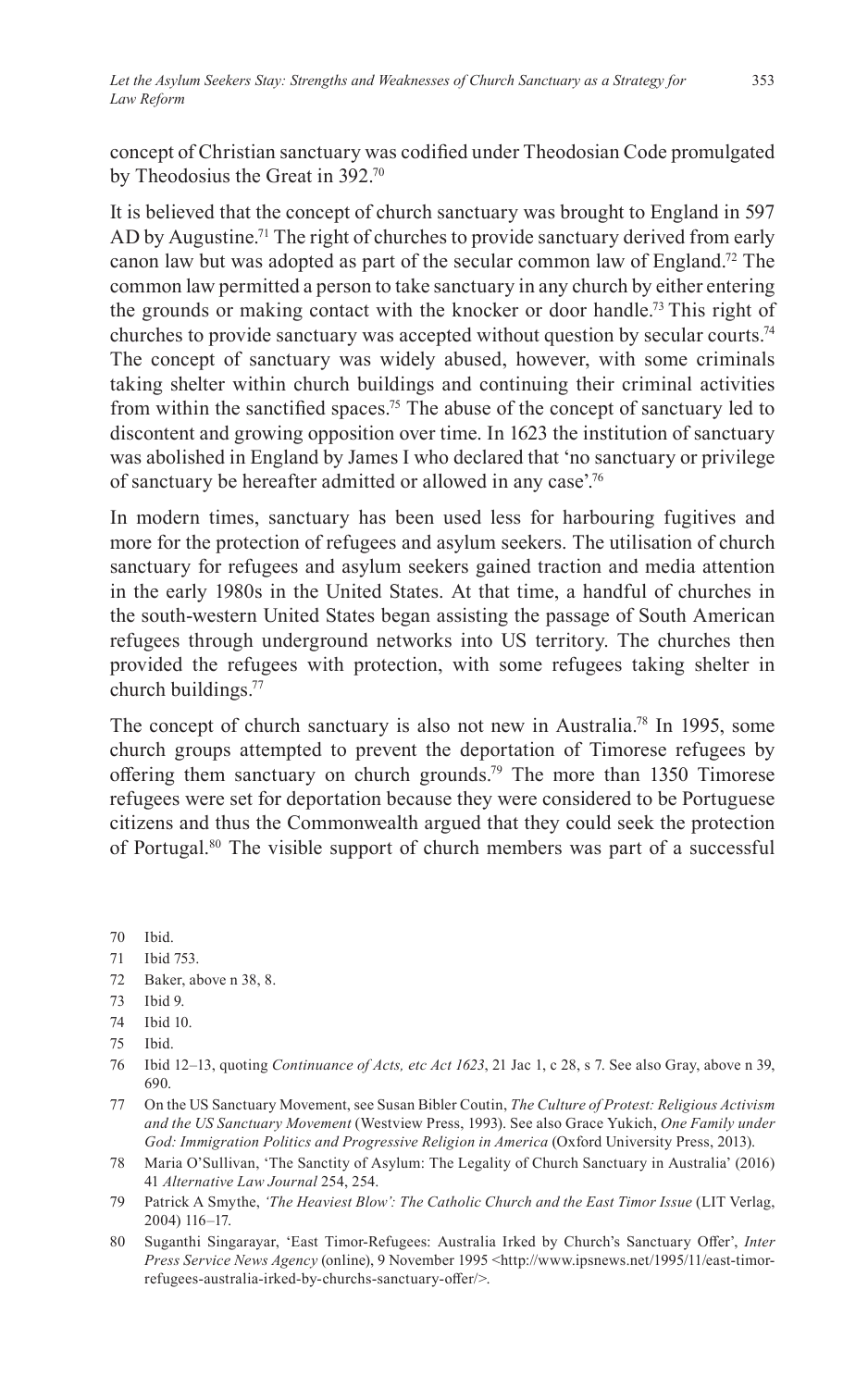movement that resulted in the East Timorese being permitted to remain in Australia.

The New Sanctuary Movement also re-emerged in the United States in the mid 2000s following increasing restrictions on undocumented non-citizens in the United States. In contrast with the sanctuary movements of the 1980s, the New Sanctuary Movement primarily serves undocumented migrants who have established lives in the United States rather than refugees attempting to enter the United States.<sup>81</sup>

In more recent years, churches have offered refugees and asylum seekers sanctuary across Western Europe as well, including in France, Belgium, the Netherlands, Norway, Switzerland and Finland.<sup>82</sup> In Germany, an Ecumenical Committee on Church Asylum was founded in 1994 to assist church groups with their sanctuary activities.<sup>83</sup> It is estimated that more than  $600$  refugees were residing in Protestant and Catholic Church buildings in Germany in December 2017.84

A further incarnation of the idea of sanctuary has been adopted in the United States under the more secular setting of 'sanctuary cities'.<sup>85</sup> The United States Department of Homeland Security Immigration and Customs Enforcement ('ICE') requires the cooperation of local law enforcement to effectively identify and remove undocumented non-citizens.<sup>86</sup> For example, local authorities are often asked to jail individuals who are due for deportation for minor infringements to allow ICE officials time to locate and remove the person. The approach of these 'sanctuary cities' has not been uniform but they have all frustrated attempts by federal agencies to remove non-citizens.

These 'sanctuary cities' have come under increasing attack from the Trump Presidency and conservative commentators in the US media.<sup>87</sup> An attempt to cut federal funding to 'sanctuary cities' through an executive order<sup>88</sup> was defeated by a preliminary injunction issued by the United States District Court Northern District of California.89 On 20 November 2017, § 9(a) of the executive

- 81 Grace Yukich, '"I Didn't Know if This Was Sanctuary": Strategic Adaptation in the US New Sanctuary Movement' in Randy K Lippert and Sean Rehaag (eds), *Sanctuary Practices in International Perspectives: Migration, Citizenship, and Social Movements* (Routledge, 2013) 106–7.
- 82 Randy K Lippert, 'Wither Sanctuary?' (2009) 26(1) *Refuge* 58.
- 83 Verena Mittermaier, 'Refuge in Europe? Church Asylum as Human Rights Work in Fortress Europe' (2009) 26(1) *Refuge* 68.
- 84 Dale Gavlak, 'German Churches Act as Buffer for Refugees with Sanctuary Program', *Crux* (online), 19 December 2017 <https://cruxnow.com/global-church/2017/12/19/german-churches-act-bufferrefugees-sanctuary-program/>.
- 85 See, eg. Rose Cuison Villazor, '"Sanctuary Cities" and Local Citizenship' (2010) 37 *Fordham Urban Law Journal* 573.

- 87 Christopher N Lasch, 'Sanctuary Cities and Dog-Whistle Politics' (2016) 42 *New England Journal on Criminal and Civil Confinement* 159.
- 88 Executive Order No 13768, 3 CFR 268 (2017). § 9(a) of the order provides: 'jurisdictions that willfully refuse to comply with 8 USC 1373 (sanctuary jurisdictions) are not eligible to receive Federal grants, except as deemed necessary for law enforcement purposes by the Attorney General or the Secretary [of Homeland Security]'.

<sup>86</sup> Ibid 578.

<sup>89</sup> *County of Santa Clara v Trump*, 250 F Supp 3d 497 (ND Cal, 2017).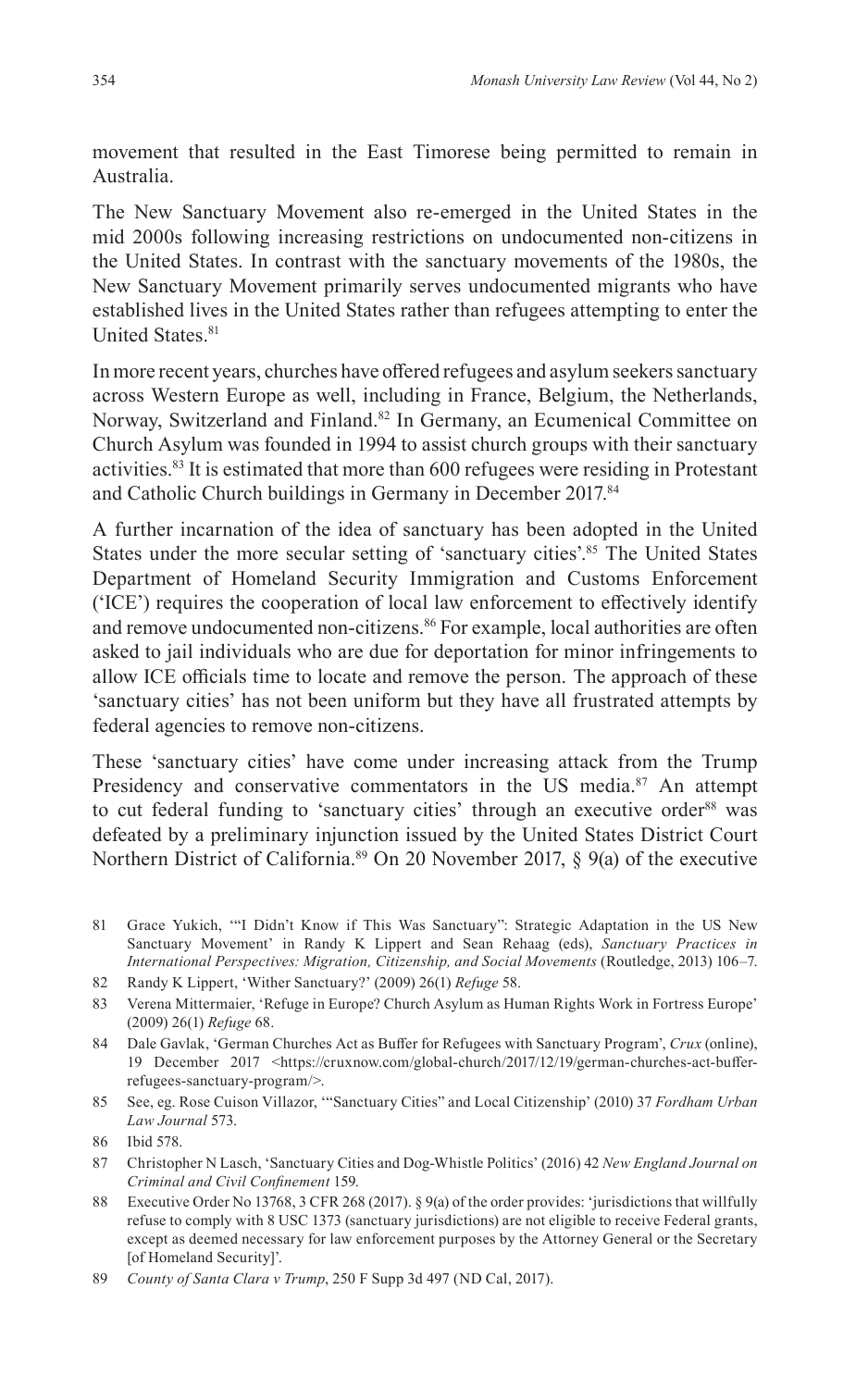order, which provided that sanctuary cities 'are not eligible to receive Federal grants, except as deemed necessary for law enforcement purposes', was declared unconstitutional by Orrick J, who issued a nationwide permanent injunction against its implementation.<sup>90</sup> The adoption of the term 'sanctuary cities' in the United States shows the growing understanding of 'sanctuary' as a legitimate form of resistance to unjust immigration policies.

The historical and global nature of the concept of sanctuary provided moral weight and legitimacy to the use of the idea in Australia in 2016. This was evident in the language used by church leaders. For example, the Anglican Dean of Brisbane, Peter Catt, referred to the offer of sanctuary as reinventing the 'ancient concept of sanctuary'.<sup>91</sup> He made references to sanctuary as 'a concept that was certainly alive in the Middle Ages'.92 The references to this ancient tradition were not made in order to deny the applicability of Australian common law and legislation to church groups. The invocations were made to frame the act of civil disobedience by church groups as accepted behaviour rooted in an established tradition. Thus, churches were able to gain greater support for their actions by showing the legitimacy and historically recognised validity of their chosen tactic.

## **C** *Success Due to the Standing of the Church in Australian Society*

In addition to its theological and historical claims to legitimacy, the success of the offer of sanctuary in Australia can also be traced to the social capital enjoyed by church groups in Australia.

Grace Yukich argues that '[t]he traditional sanctuary offer of aid, shelter, and protection in the form of temporarily living in a church is … less appealing and less useful for today's undocumented population' because they do not need humanitarian aid and a place to hide but rather legal status.<sup>93</sup> This is as true in the Australian context as it is the sanctuary movement in the United States about which Yukich is writing. Modern sanctuary movements are thus most effective as a political strategy aimed at gaining public sympathy and drawing attention to an issue with the aim of law reform. The fact that no refugees or asylum seekers took shelter in church buildings in 2016, but churches were nevertheless celebrated for their contribution to the refugee movement, attests to the function of churches in this context as effective political agitators. The lack of utilisation of church property as places of shelter was largely immaterial to the role of churches in the resistance to government laws and policies.

<sup>90</sup> *County of Santa Clara v Trump*, 275 F Supp 3d 1196 (ND Cal, 2017).

<sup>91</sup> Edwards, above n 63.

<sup>92</sup> Ibid.

<sup>93</sup> Yukich, 'I Didn't Know if This Was Sanctuary', above n 81, 107.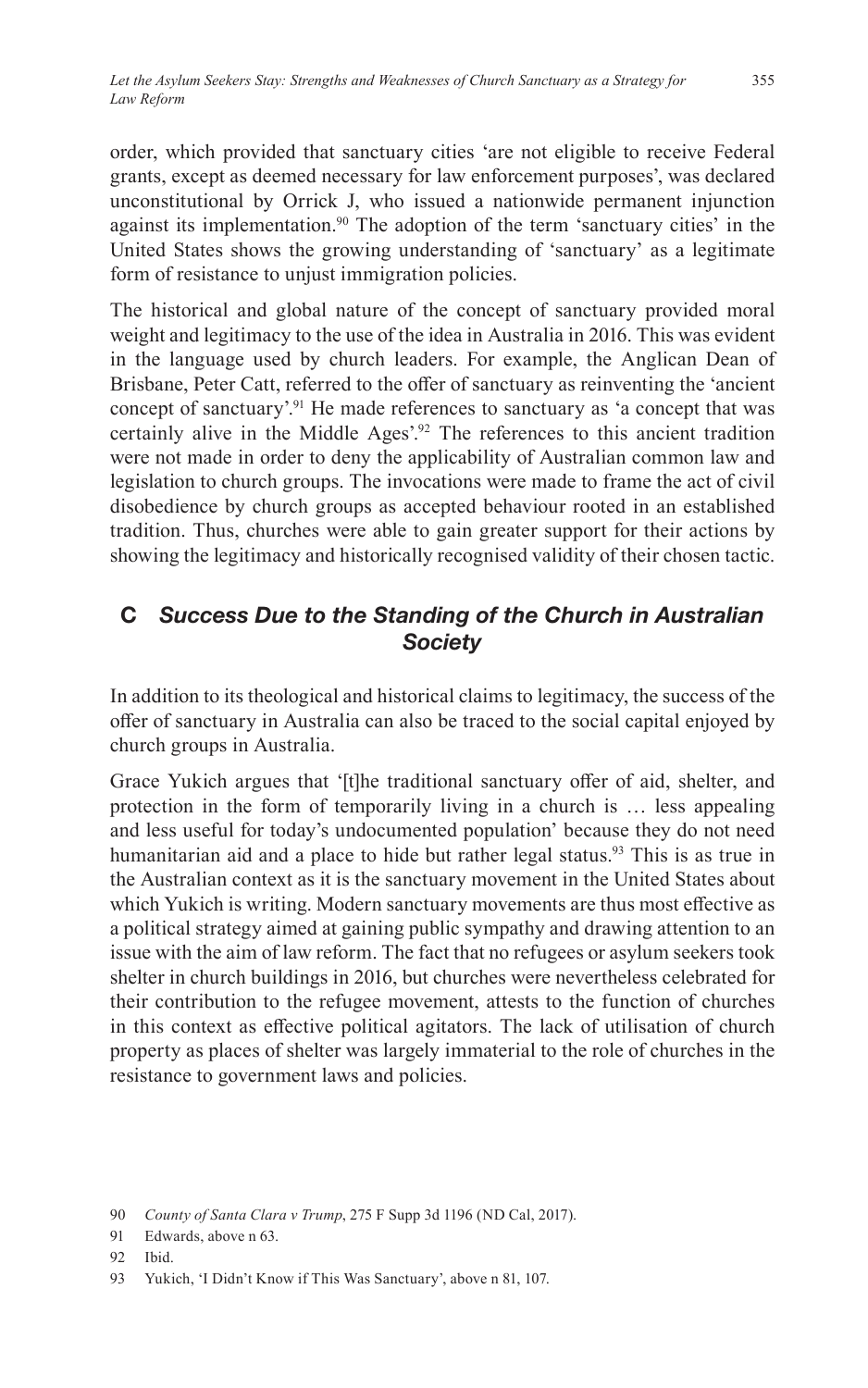Despite the decline in the religious engagement of the Australian population, there has been an increase in the prominence of religion in Australian politics.<sup>94</sup> Much of the literature on the role of church groups in Australian politics has focused on the growing power of the 'Christian right' in Australia.<sup>95</sup> Churchgoing Australians are statistically more likely to vote for conservative political parties.96 Since 1996, and the election of the Howard Coalition Government, there has been an increase in Christian mobilisation and much of this political activity and lobbying has been in support of 'neo-liberal economic positions and the patriarchal, heterosexual family'.97

However, the influence and power of the religious right should not be overstated.<sup>98</sup> The failure of conservative interest groups to achieve success on issues such as abortion and marriage equality in Australia demonstrate that the conservative Christian voice is not as powerful as it is sometimes thought to be by its members or indeed its opponents.<sup>99</sup> As Smith argues, Christian activism in the Australian context has been marked by its pluralism.<sup>100</sup> A diverse range of churches have engaged with Australian politics and have been active in lobbying politicians across the political spectrum.<sup>101</sup> Whilst churches have indeed been active on issues of personal morality, they have also been critical of neoliberal policies relating to economics and industrial affairs.<sup>102</sup>

As ostensibly conservative organisations, churches enjoy a degree of legitimacy that is not afforded to many advocacy groups calling for law reform. Thus, church

- 95 See, eg, John Warhurst, 'Religion and Politics in the Howard Decade' (2007) 42 *Australian Journal of Political Science* 19; Peter Browne and Julian Thomas (eds), *A Win and a Prayer: Scenes from the 2004 Australian Election* (University of New South Wales Press, 2005). As Lohrey has argued, 'the influence of right-wing Christian lobbyists is growing, and is disproportionate to their representation in the wider community': Amanda Lohrey, 'Voting for Jesus: Christianity and Politics in Australia' (2006) 22 *Quarterly Essay* 1, 42–3, citing Marion Maddox, *God under Howard: The Rise of the Religious Right in Australian Politics* (Allen & Unwin, 2005).
- 96 Donovan, above n 94, 641. See also Warhurst, above n 95, 21.
- 97 Marion Maddox, 'Right-Wing Christian Intervention in a Naïve Polity: The Australian Christian Lobby' (2014) 15 *Political Theology* 132, 132–3.
- 98 Kate Gleeson, 'Tony Abbott and Abortion: Miscalculating the Strength of the Religious Right' (2011) 46 *Australian Journal of Political Science* 473. On the support for marriage equality among Christian Australians, see Gareth Hutchens, 'Most Christians in Australia Support Marriage Equality and Want a Free Vote', *The Guardian* (online), 21 July 2017 <http://www.theguardian.com/australianews/2017/jul/21/most-christians-in-australia-support-marriage-equality-and-want-a-free-vote>; James MacSmith, 'Australian Christians Support Same Sex Marriage According to New Poll', *News. com.au* (online), 24 July 2017 <http://www.news.com.au/lifestyle/relationships/marriage/australianchristians-support-same-sex-marriage-according-to-new-poll/news-story/8dc3f1808beada4a62a6e5 71748a6364>.
- 99 Gleeson, above n 98.
- 100 Rodney Smith, 'How Would Jesus Vote? The Churches and the Election of the Rudd Government' (2009) 44 *Australian Journal of Political Science* 613.
- 101 Anna Crabb, 'Invoking Religion in Australian Politics' (2009) 44 *Australian Journal of Political Science* 259, 259.
- 102 ABC Radio National, 'Abbott Attacks Church over WorkChoices Criticism', *PM*, 11 October 2007 <http://www.abc.net.au/pm/content/2007/s2057260.htm>.

<sup>94</sup> Todd Donovan, 'The Irrelevance and (New) Relevance of Religion in Australian Elections' (2014) 49 *Australian Journal of Political Science* 626.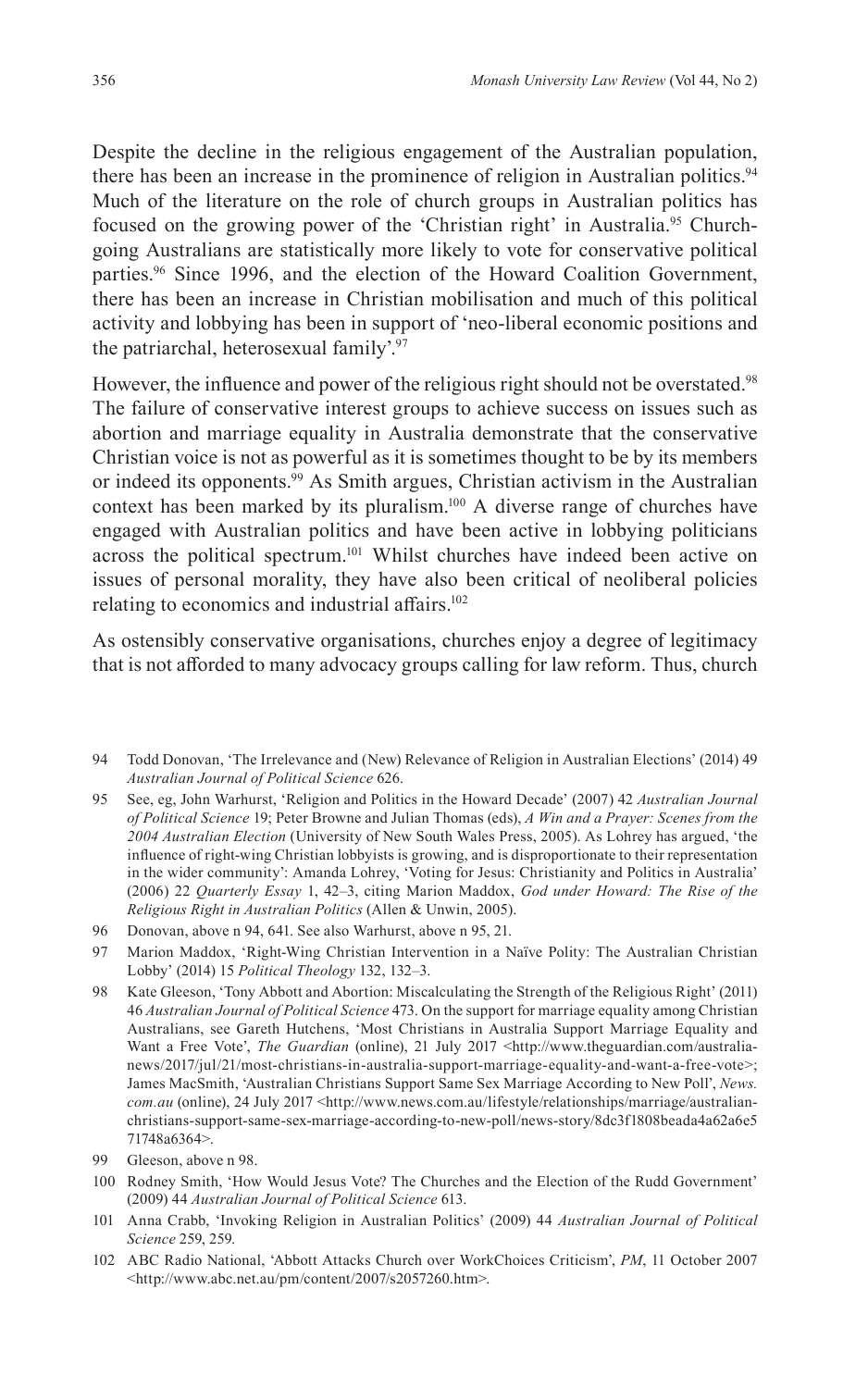advocacy can give a cause such as refugee rights mainstream appeal for it can be harder for politicians to dismiss churches and undermine their claims.

The adoption of a progressive cause by a traditionally conservative organisation can, however, have unexpected consequences. Yukich observes that the New Sanctuary Movement in the United States

is an explicitly religious group, focused not only on challenging US immigration policy but also on struggling to define what it means to be religious today. Through their religious support of immigrant rights, the mostly liberal New Sanctuary activists seek to counter prevailing public images of the religious person as necessarily politically conservative …<sup>103</sup>

That is, according to Yukich's empirical study of the New Sanctuary Movements in the United States, Christian activists she observed were motivated as much by the task of reclaiming Christian identity from the Christian right as they were about the plight of refugees and migrants they served.

No equivalent empirical study has been done of the sanctuary movement in Australia. As religion has a very different place in Australian society,<sup>104</sup> any attempt to apply such conclusions about US faith-based groups to the Australian context can be problematic.

The division in political identity among Christians in Australia has been noted by a number of scholars.<sup>105</sup> Some Christian writing in Australia about the concept of sanctuary has also suggested an understanding of church sanctuary as a progressive position by its supporters and opponents.<sup>106</sup> To date, however, there has not been any indication that the sanctuary movement in Australia has become a battleground for the assertion of Christian identity, in the same way that it has been observed to be in the United States. Churches and participants in the sanctuary movement in Australia have invoked universal theological and human rights grounds for the call to sanctuary.<sup>107</sup> This position is understandable as it has greater appeal to mainstream Australians and avoids the alienation of individuals who may be ideologically opposed to progressive causes.

104 Alan W Black, 'The Sociology of Religion in Australia' (1990) 51 *Sociological Analysis* S27.

<sup>103</sup> Grace Yukich, *Praying with Our Feet: Religion and Immigration Politics in the New Sanctuary Movement* (PhD Thesis, New York University, 2010) 2 (emphasis altered) (citations omitted).

<sup>105</sup> See, eg, Donovan, above n 94. See also Gerald A Arbuckle, *Crafting Catholic Identity in Postmodern Australia* (Catholic Health Australia, 2007); Smith, above n 100.

<sup>106</sup> For example, the website Open Discussion on Progressive Christianity explicitly links the offer of church sanctuary with progressive values, stating that '[t]he Churches, all with strong progressive values, are invoking the historical concept of sanctuary, opening their doors to asylum seekers facing removal back to offshore detention centres': *Progressive Christians Offering Sanctuary to Refugees* (4 February 2016) Open Discussion on Progressive Christianity <https://ucforum.unitingchurch.org. au/?p=1348>. See also Stephen McAlpine, *No Sanctuary from the Secular State* (4 February 2016) <https://stephenmcalpine.com/no-sanctuary-from-the-secular-state/>.

<sup>107</sup> Baptist Churches of NSW & ACT, above n 26.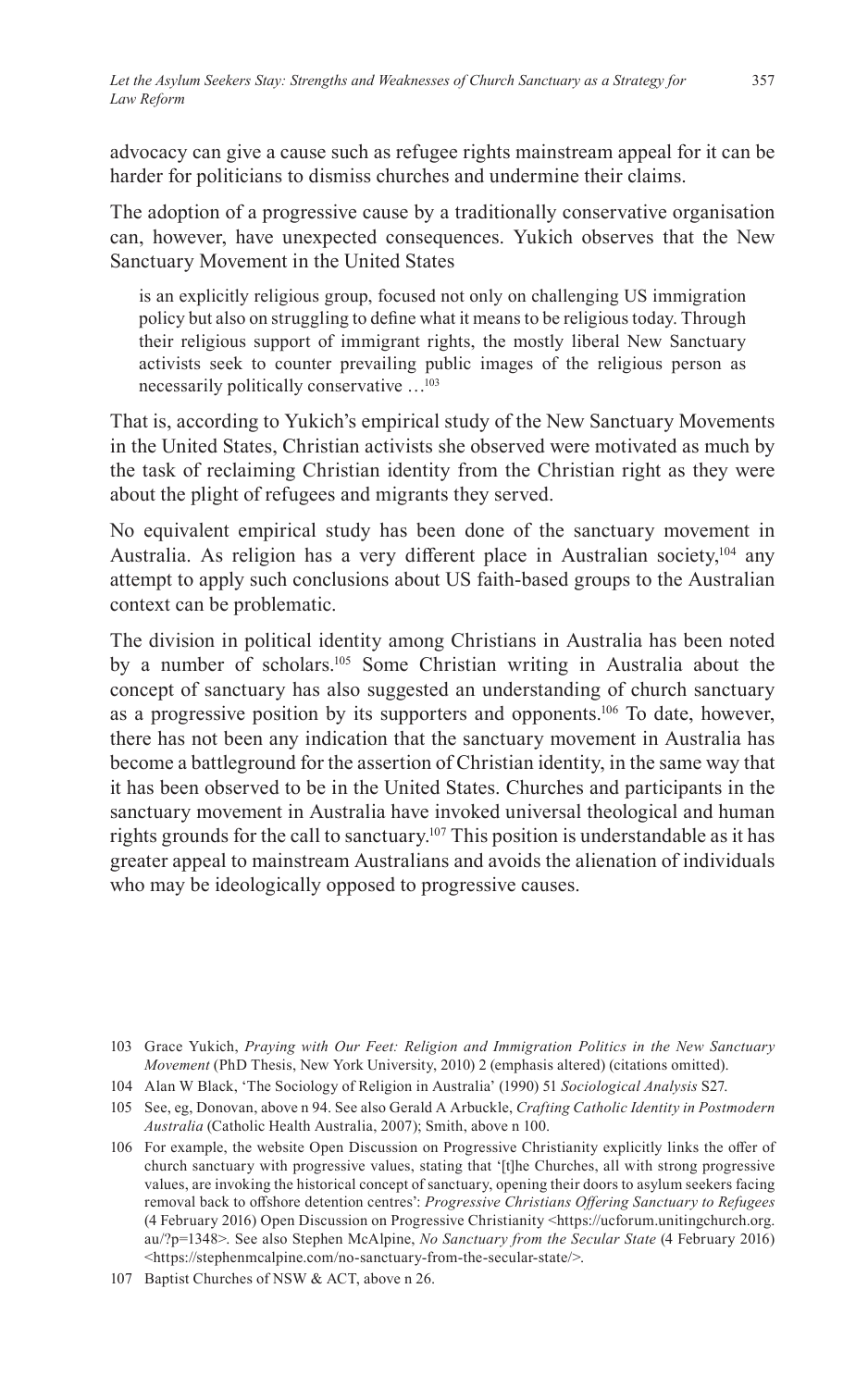### **IV CONCLUSION**

By joining a global sanctuary movement with historical and theological roots and risking criminal sanctions, churches contributed to many refugees and asylum seekers remaining in Australia rather than being returned to Nauru in 2016. This win, however, was a partial success because the struggle for refugee rights in Australia is far from over. What church groups and others advocating for the rights of refugees and asylum seekers have not succeeded in achieving yet is the abolition of extraterritorial detention and processing altogether. Australia continues to fund and effectively control the containment of refugees and asylum seekers in PNG and Nauru.

The temporary nature of the win by church groups and the broader refugee rights movement was evident in August 2017 when the Commonwealth government announced the cutting of welfare payments to asylum seekers and refugees transferred to Australia for medical reasons and threatened the return of the people affected to Nauru and PNG.<sup>108</sup> Through this action, the Commonwealth specifically targeted refugees and asylum seekers who were permitted to remain in Australia after the success of the 'Let Them Stay' campaign and others in a similar situation.

Church groups responded to the announcement by yet again offering sanctuary. Support for the refugees and asylum seekers concerned was also offered by a number of civil society organisations. The Premier of Victoria, Daniel Andrews, offered a package of \$600 000 for the group affected which included housing, basic food, medical, clothing and transport expenses.109 Many of the asylum seekers and refugees in Australia following medical treatment were again permitted to remain in Australia and averted destitution. However, the event highlights the failure to achieve legislative changes which would have averted the situation.

One constraint of sanctuary as a strategy is that interception at sea and transportation of refugees and asylum seekers to neighbouring Pacific islands necessarily places great limits on the church's ability to offer shelter and protection to the men, women and children affected by Australia's policy of extraterritorial processing and detention. The tactic is limited to providing assistance to the few refugees and asylum seekers who have been sent to Australian to receive medical treatment.<sup>110</sup>

This limitation has not stopped many churches and individual Christians from calling for law reform. A number of Christians and church leaders have

<sup>108</sup> Richard Baker and Nick McKenzie, 'Federal Government to Launch Crackdown on Asylum Seekers', *The Sydney Morning Herald* (online), 27 August 2017 <https://www.smh.com.au/national/federalgovernment-to-launch-crackdown-on-asylum-seekers-20170826-gy4vnh.html>.

<sup>109</sup> Benjamin Preiss, 'Andrews Government to Give Housing, Food to Asylum Seekers Facing Homelessness', *The Age* (online), 8 September 2017 <https://www.theage.com.au/national/victoria/ andrews-government-to-give-housing-food-to-asylum-seekers-facing-homelessness-20170908 gydu8n.html>.

<sup>110</sup> Mittermaier also highlights this issue in relation to the European context: Mittermaier, above n 83, 69.